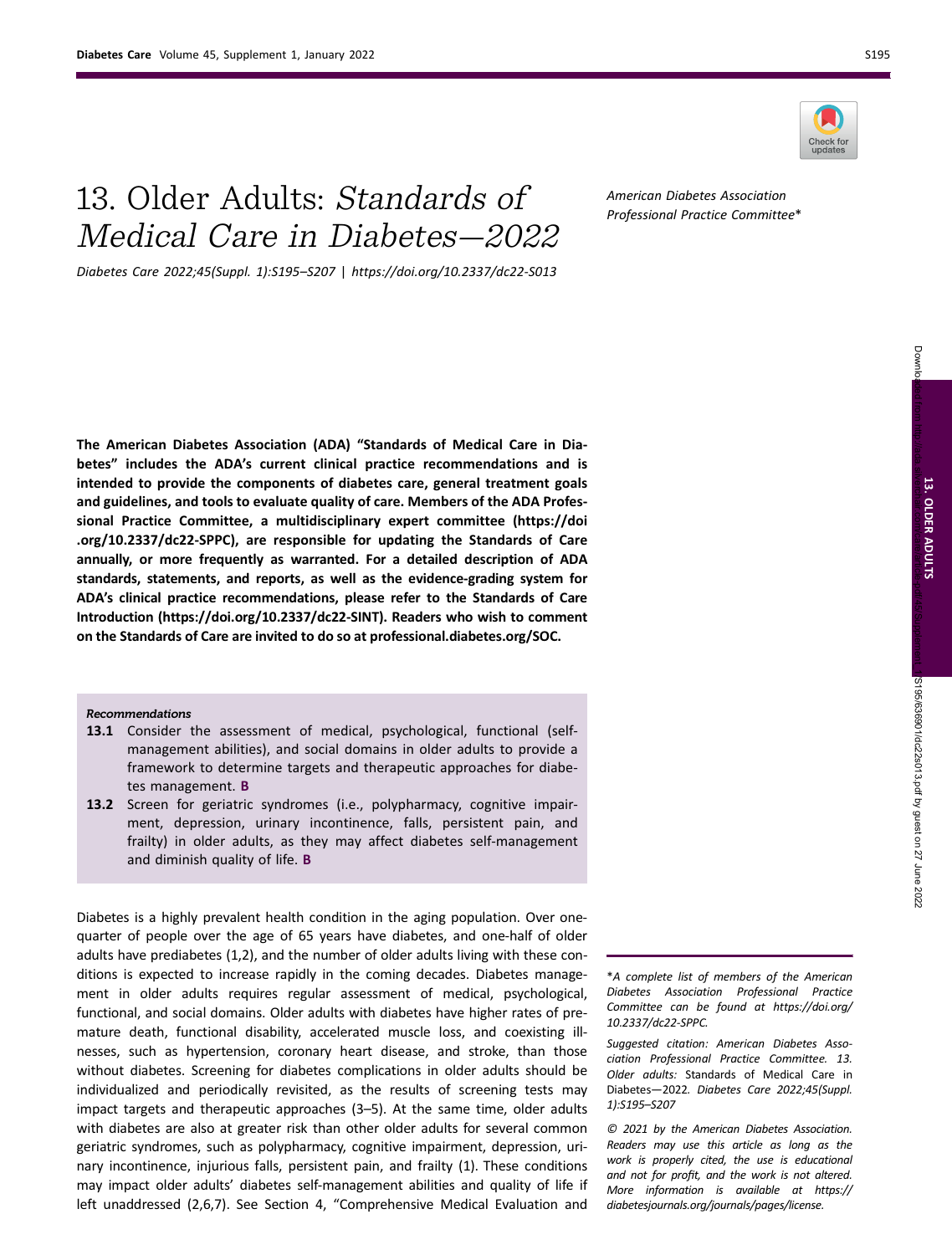Assessment of Comorbidities" ([https://](https://doi.org/10.2337/dc22-S004) [doi.org/10.2337/dc22-S004](https://doi.org/10.2337/dc22-S004)), for the full range of issues to consider when caring for older adults with diabetes.

The comprehensive assessment described above may provide a framework to determine targets and therapeutic approaches (8–10), including whether referral for diabetes self-management education is appropriate (when complicating factors arise or when transitions in care occur) or whether the current regimen is too complex for the patient's selfmanagement ability or the caregivers providing care (11). Particular attention should be paid to complications that can develop over short periods of time and/ or would significantly impair functional status, such as visual and lower-extremity complications. Please refer to the American Diabetes Association (ADA) consensus report "Diabetes in Older Adults" for details (3).

# NEUROCOGNITIVE FUNCTION

Recommendation

13.3 Screening for early detection of mild cognitive impairment or dementia should be performed for adults 65 years of age or older at the initial visit, annually, and as appropriate. B

Older adults with diabetes are at higher risk of cognitive decline and institutionalization (12,13). The presentation of cognitive impairment ranges from subtle executive dysfunction to memory loss and overt dementia. People with diabetes have higher incidences of allcause dementia, Alzheimer disease, and vascular dementia than people with normal glucose tolerance (14). The effects of hyperglycemia and hyperinsulinemia on the brain are areas of intense research. Poor glycemic control is associated with a decline in cognitive function (15,16), and longer duration of diabetes is associated with worsening cognitive function. There are ongoing studies evaluating whether preventing or delaying diabetes onset may help to maintain cognitive function in older adults. However, studies examining the effects of intensive glycemic and blood pressure control to achieve specific

targets have not demonstrated a reduction in brain function decline (17,18).

Clinical trials of specific interventions—including cholinesterase inhibitors and glutamatergic antagonists have not shown positive therapeutic benefit in maintaining or significantly improving cognitive function or in preventing cognitive decline (19). Pilot studies in patients with mild cognitive impairment evaluating the potential benefits of intranasal insulin therapy and metformin therapy provide insights for future clinical trials and mechanistic studies (20–23).

Despite the paucity of therapies to prevent or remedy cognitive decline, identifying cognitive impairment early has important implications for diabetes care. The presence of cognitive impairment can make it challenging for clinicians to help their patients reach individualized glycemic, blood pressure, and lipid targets. Cognitive dysfunction makes it difficult for patients to perform complex self-care tasks (24), such as monitoring glucose and adjusting insulin doses. It also hinders their ability to appropriately maintain the timing of meals and content of the diet. When clinicians are managing patients with cognitive dysfunction, it is critical to simplify drug regimens and to facilitate and engage the appropriate support structure to assist the patient in all aspects of care.

Older adults with diabetes should be carefully screened and monitored for cognitive impairment (2). Several simple assessment tools are available to screen for cognitive impairment (24,25), such as the Mini Mental State Examination (26), Mini-Cog (27), and the Montreal Cognitive Assessment (28), which may help to identify patients requiring neuropsychological evaluation, particularly those in whom dementia is suspected (i.e., experiencing memory loss and decline in their basic and instrumental activities of daily living). Annual screening is indicated for adults 65 years of age or older for early detection of mild cognitive impairment or dementia (4,29). Screening for cognitive impairment should additionally be considered when a patient presents with a significant decline in clinical status due to increased problems with self-care activities, such as errors in calculating insulin dose, difficulty counting carbohydrates, skipped meals, skipped insulin doses, and difficulty

recognizing, preventing, or treating hypoglycemia. People who screen positive for cognitive impairment should receive diagnostic assessment as appropriate, including referral to a behavioral health provider for formal cognitive/neuropsychological evaluation (30).

## HYPOGLYCEMIA

## Recommendations

- 13.4 Because older adults with diabetes have a greater risk of hypoglycemia than younger adults, episodes of hypoglycemia should be ascertained and addressed at routine visits. B
- 13.5 For older adults with type 1 diabetes, continuous glucose monitoring should be considered to reduce hypoglycemia. A

Older adults are at higher risk of hypoglycemia for many reasons, including insulin deficiency necessitating insulin therapy and progressive renal insufficiency (31). As described above, older adults have higher rates of unidentified cognitive impairment and dementia, leading to difficulties in adhering to complex selfcare activities (e.g., glucose monitoring, insulin dose adjustment, etc.). Cognitive decline has been associated with increased risk of hypoglycemia, and conversely, severe hypoglycemia has been linked to increased risk of dementia (32,33). Therefore, as discussed in Recommendation 13.3, it is important to routinely screen older adults for cognitive impairment and dementia and discuss findings with the patients and their caregivers.

Patients and their caregivers should be routinely queried about hypoglycemia (e.g., selected questions from the Diabetes Care Profile) (34) and hypoglycemia unawareness (35). Older patients can also be stratified for future risk for hypoglycemia with validated risk calculators (e.g., Kaiser Hypoglycemia Model) (36). An important step to mitigate hypoglycemia risk is to determine whether the patient is skipping meals or inadvertently repeating doses of their medications. Glycemic targets and pharmacologic regimens may need to be adjusted to minimize the occurrence of hypoglycemic events (2). This recommendation is supported by observations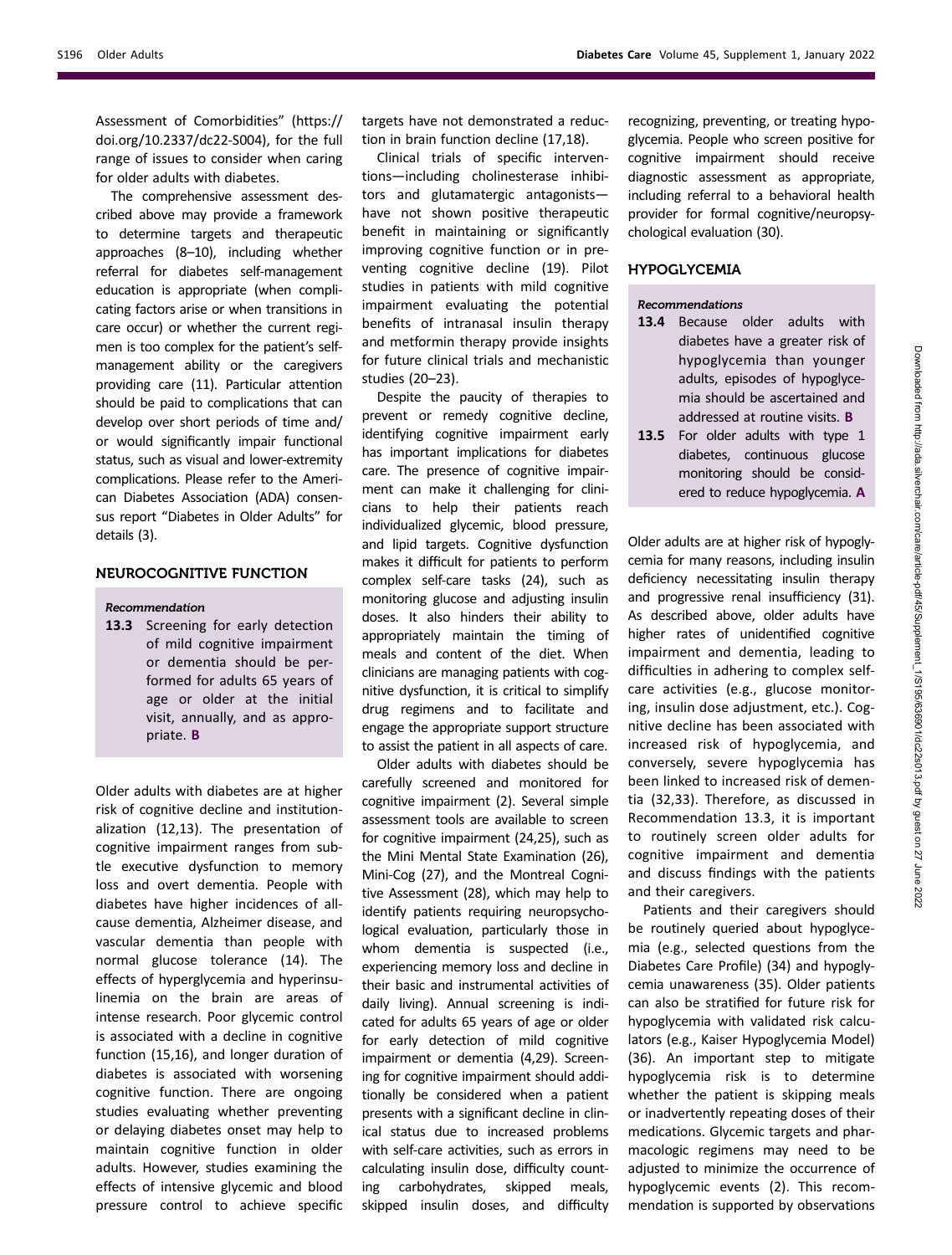from multiple randomized controlled trials, such as the Action to Control Cardiovascular Risk in Diabetes (ACCORD) study and the Veterans Affairs Diabetes Trial (VADT), which showed that intensive treatment protocols targeting A1C  $<$  6.0% with complex drug regimens significantly increased the risk for hypoglycemia requiring assistance compared with standard treatment (37,38). However, these intensive treatment regimens included extensive use of insulin and minimal use of glucagon-like peptide 1 (GLP-1) receptor agonists, and they preceded the availability of sodium–glucose cotransporter 2 (SGLT2) inhibitors.

For older patients with type 1 diabetes, continuous glucose monitoring (CGM) may be another approach to predicting and reducing the risk of hypoglycemia (39). In the Wireless Innovation in Seniors with Diabetes Mellitus (WISDM) trial, patients over 60 years of age with type 1 diabetes were randomized to CGM or standard blood glucose monitoring. Over 6 months, use of CGM resulted in a small but statistically significant reduction in time spent with hypoglycemia (glucose level <70 mg/dL) compared with standard blood glucose monitoring (adjusted treatment difference  $-1.9\%$   $[-27 \text{ min/day}]$ ; 95% CI  $-2.8\%$  to  $-1.1\%$  [-40 to -16 min/ day];  $P < 0.001$ ) (40,41). Among secondary outcomes, glycemic variability was reduced with CGM, as reflected by an 8% (95% CI 6.0–11.5) increase in time spent in range between 70 and 180 mg/dL. While the current evidence base for older adults is primarily in type 1 diabetes, the evidence demonstrating the clinical benefits of CGM for patients with type 2 diabetes using insulin is growing (42) (see Section 7, "Diabetes Technology," [https://doi.org/10.2337/](https://doi.org/10.2337/dc22-S007) [dc22-S007](https://doi.org/10.2337/dc22-S007)). Another population for which CGM may also play an increasing role is older adults with physical or cognitive limitations who require monitoring of blood glucose by a surrogate.

# TREATMENT GOALS

# Recommendations

13.6 Older adults who are otherwise healthy with few coexisting chronic illnesses and intact cognitive function and functional status should have lower

glycemic goals (such as A1C less than 7.0–7.5% [53–58 mmol/mol]), while those with multiple coexisting chronic illnesses, cognitive impairment, or functional dependence should have less stringent glycemic goals (such as A1C less than 8.0% [64 mmol/mol]). C

- 13.7 Glycemic goals for some older adults might reasonably be relaxed as part of individualized care, but hyperglycemia leading to symptoms or risk of acute hyperglycemia complications should be avoided in all patients. C
- 13.8 Screening for diabetes complications should be individualized in older adults. Particular attention should be paid to complications that would lead to functional impairment. C
- 13.9 Treatment of hypertension to individualized target levels is indicated in most older adults. C
- 13.10 Treatment of other cardiovascular risk factors should be individualized in older adults considering the time frame of benefit. Lipid-lowering therapy and aspirin therapy may benefit those with life expectancies at least equal to the time frame of primary prevention or secondary intervention trials. E

The care of older adults with diabetes is complicated by their clinical, cognitive, and functional heterogeneity. Some older individuals may have developed diabetes years earlier and have significant complications, others are newly diagnosed and may have had years of undiagnosed diabetes with resultant complications, and still other older adults may have truly recent-onset disease with few or no complications (43). Some older adults with diabetes have other underlying chronic conditions, substantial diabetes-related comorbidity, limited cognitive or physical functioning, or frailty (44,45). Other older individuals with diabetes have little comorbidity and are active. Life expectancies are highly variable but are often

longer than clinicians realize. Multiple prognostic tools for life expectancy for older adults are available (46), including tools specifically designed for older adults with diabetes (47). Older patients also vary in their preferences for the intensity and mode of glucose control (48). Providers caring for older adults with diabetes must take this heterogeneity into consideration when setting and prioritizing treatment goals (9,10) (Table 13.1). In addition, older adults with diabetes should be assessed for disease treatment and self-management knowledge, health literacy, and mathematical literacy (numeracy) at the onset of treatment. See Fig. 6.2 for patientand disease-related factors to consider when determining individualized glycemic targets.

A1C is used as the standard biomarker for glycemic control in all patients with diabetes but may have limitations in patients who have medical conditions that impact red blood cell turnover (see Section 2, "Classification and Diagnosis of Diabetes," [https://doi](https://doi.org/10.2337/dc22-S002) [.org/10.2337/dc22-S002,](https://doi.org/10.2337/dc22-S002) for additional details on the limitations of A1C) (49). Many conditions associated with increased red blood cell turnover, such as hemodialysis, recent blood loss or transfusion, or erythropoietin therapy, are commonly seen in older adults and can falsely increase or decrease A1C. In these instances, plasma blood glucose fingerstick and sensor glucose readings should be used for goal setting (Table 13.1).

# Healthy Patients With Good Functional Status

There are few long-term studies in older adults demonstrating the benefits of intensive glycemic, blood pressure, and lipid control. Patients who can be expected to live long enough to realize the benefits of long-term intensive diabetes management, who have good cognitive and physical function, and who choose to do so via shared decision-making may be treated using therapeutic interventions and goals similar to those for younger adults with diabetes (Table 13.1).

As with all patients with diabetes, diabetes self-management education and ongoing diabetes self-management support are vital components of diabetes care for older adults and their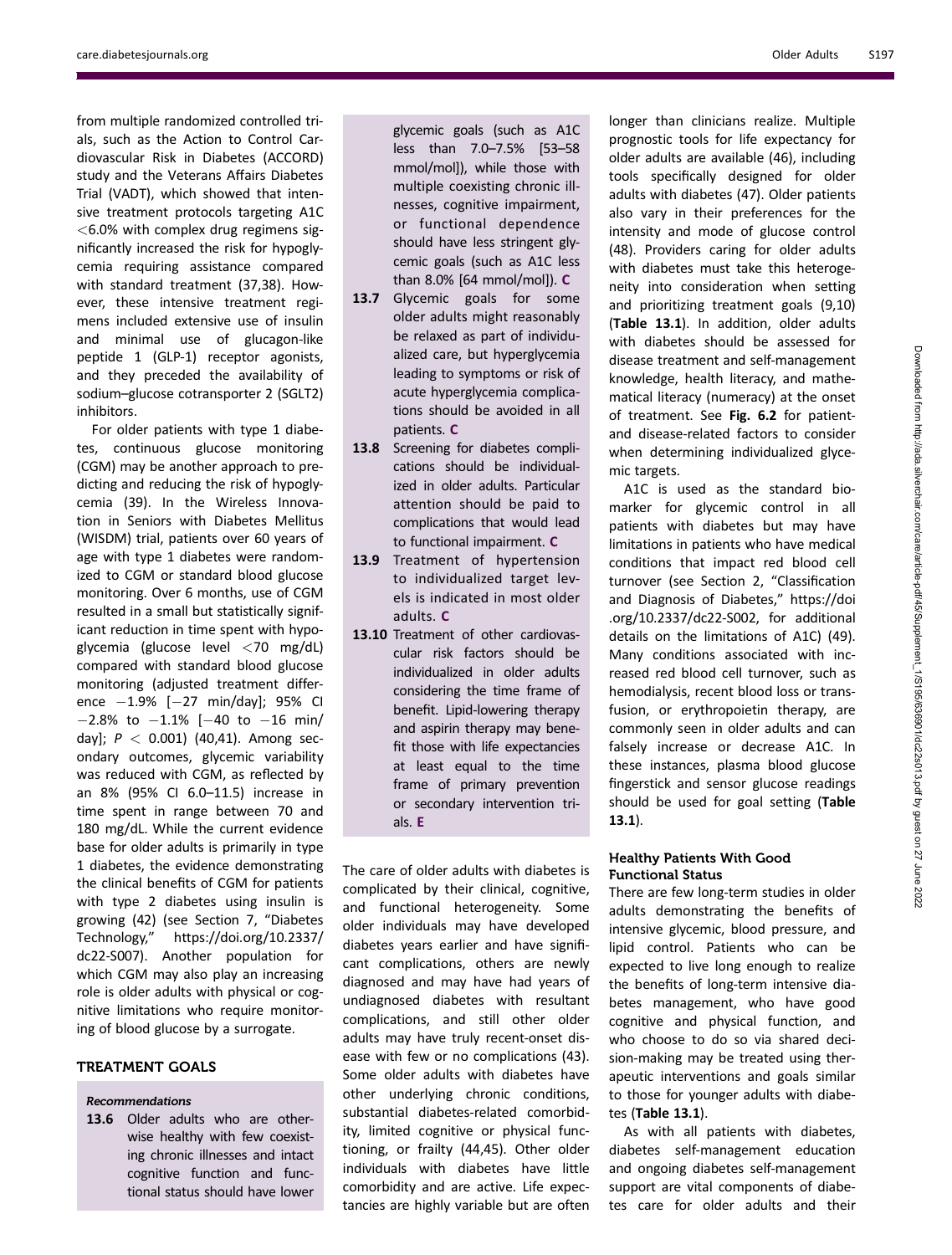caregivers. Self-management knowledge and skills should be reassessed when regimen changes are made or an individual's functional abilities diminish. In addition, declining or impaired ability to perform diabetes self-care behaviors may be an indication that a patient needs a referral for cognitive and physical functional assessment, using agenormalized evaluation tools, as well as help establishing a support structure for diabetes care (3,30).

# Patients With Complications and Reduced Functionality

For patients with advanced diabetes complications, life-limiting comorbid illnesses, or substantial cognitive or functional impairments, it is reasonable to set less-intensive glycemic goals (Table 13.1). Factors to consider in individualizing glycemic goals are outlined in Fig. 6.2. Based on concepts of competing mortality and time to benefit, these patients are less likely to benefit from reducing the risk of microvascular complications (50). In addition, these patients are more likely to suffer serious adverse effects of therapeutics, such as hypoglycemia (51). However, patients with poorly controlled diabetes may be subject to acute complications of diabetes, including dehydration, poor wound healing, and hyperglycemic hyperosmolar coma. Glycemic goals should, at a minimum, avoid these consequences.

While Table 13.1 provides overall guidance for identifying complex and very complex patients, there is not yet global consensus on geriatric patient classification. Ongoing empiric research on the classification of older adults with diabetes based on comorbid illness has repeatedly found three major classes of patients: a healthy, a geriatric, and a cardiovascular class (9,52). The geriatric class has the highest prevalence of obesity, hypertension, arthritis, and incontinence, and the cardiovascular class has the highest prevalence of myocardial infarctions, heart failure, and stroke. Compared with the healthy class, the cardiovascular class has the highest risk of frailty and subsequent mortality. Additional research is needed to develop a reproducible classification scheme to distinguish the natural history of disease as well as differential response to glucose control and specific glucose-lowering agents (53).

Vulnerable Patients at the End of Life For patients receiving palliative care and end-of-life care, the focus should be to avoid hypoglycemia and symptomatic hyperglycemia while reducing the burdens of glycemic management. Thus, as organ failure develops, several agents will have to be deintensified or discontinued. For the dying patient, most agents for type 2 diabetes may be removed (54). There is, however, no consensus for the management of type 1 diabetes in this scenario (55). See the section END-OF-LIFE CARE, below, for additional information.

# Beyond Glycemic Control

Although hyperglycemia control may be important in older individuals with diabetes, greater reductions in morbidity and mortality are likely to result from a clinical focus on comprehensive cardiovascular risk factor modification. There is strong evidence from clinical trials of the value of treating hypertension in older adults (56,57), with treatment of hypertension to individualized target levels indicated in most. There is less evidence for lipid-lowering therapy and aspirin therapy, although the benefits of these interventions for primary and secondary prevention are likely to apply to older adults whose life expectancies equal or exceed the time frames of the clinical trials (58). In the case of statins, the followup time of clinical trials ranged from 2 to 6 years. While the time frame of trials can be used to inform treatment decisions, a more specific concept is the time to benefit for a therapy. For statins, a meta-analysis of the previously mentioned trials showed that the time to benefit is 2.5 years (59).

# LIFESTYLE MANAGEMENT

#### Recommendations

- 13.11 Optimal nutrition and protein intake is recommended for older adults; regular exercise, including aerobic activity, weight-bearing exercise, and/or resistance training, should be encouraged in all older adults who can safely engage in such activities. B
- 13.12 For older adults with type 2 diabetes, overweight/obesity, and capacity to safely exercise, an intensive lifestyle

intervention focused on dietary changes, physical activity, and modest weight loss (e.g., 5–7%) should be considered for its benefits on quality of life, mobility and physical functioning, and cardiometabolic risk factor control. A

Lifestyle management in older adults should be tailored to frailty status. Diabetes in the aging population is associated with reduced muscle strength, poor muscle quality, and accelerated loss of muscle mass, which may result in sarcopenia and/or osteopenia (60,61). Diabetes is also recognized as an independent risk factor for frailty. Frailty is characterized by decline in physical performance and an increased risk of poor health outcomes due to physiologic vulnerability and functional or psychosocial stressors. Inadequate nutritional intake. particularly inadequate protein intake, can increase the risk of sarcopenia and frailty in older adults. Management of frailty in diabetes includes optimal nutrition with adequate protein intake combined with an exercise program that includes aerobic, weight-bearing, and resistance training. The benefits of a structured exercise program (as in the Lifestyle Interventions and Independence for Elders [LIFE] study) in frail older adults include reducing sedentary time, preventing mobility disability, and reducing frailty (62,63). The goal of these programs is not weight loss but enhanced functional status.

For nonfrail older adults with type 2 diabetes and overweight or obesity, an intensive lifestyle intervention designed to reduce weight is beneficial across multiple outcomes. The Look AHEAD (Action for Health in Diabetes) trial is described in Section 8, "Obesity and Weight Management for the Prevention and Treatment of Type 2 Diabetes" ([https://doi](https://doi.org/10.2337/dc22-S008) [.org/10.2337/dc22-S008](https://doi.org/10.2337/dc22-S008)). Look AHEAD specifically excluded individuals with a low functional status. It enrolled people between 45 and 74 years of age and required that they be able perform a maximal exercise test (64,65). While the Look AHEAD trial did not achieve its primary outcome of reducing cardiovascular events, the intensive lifestyle intervention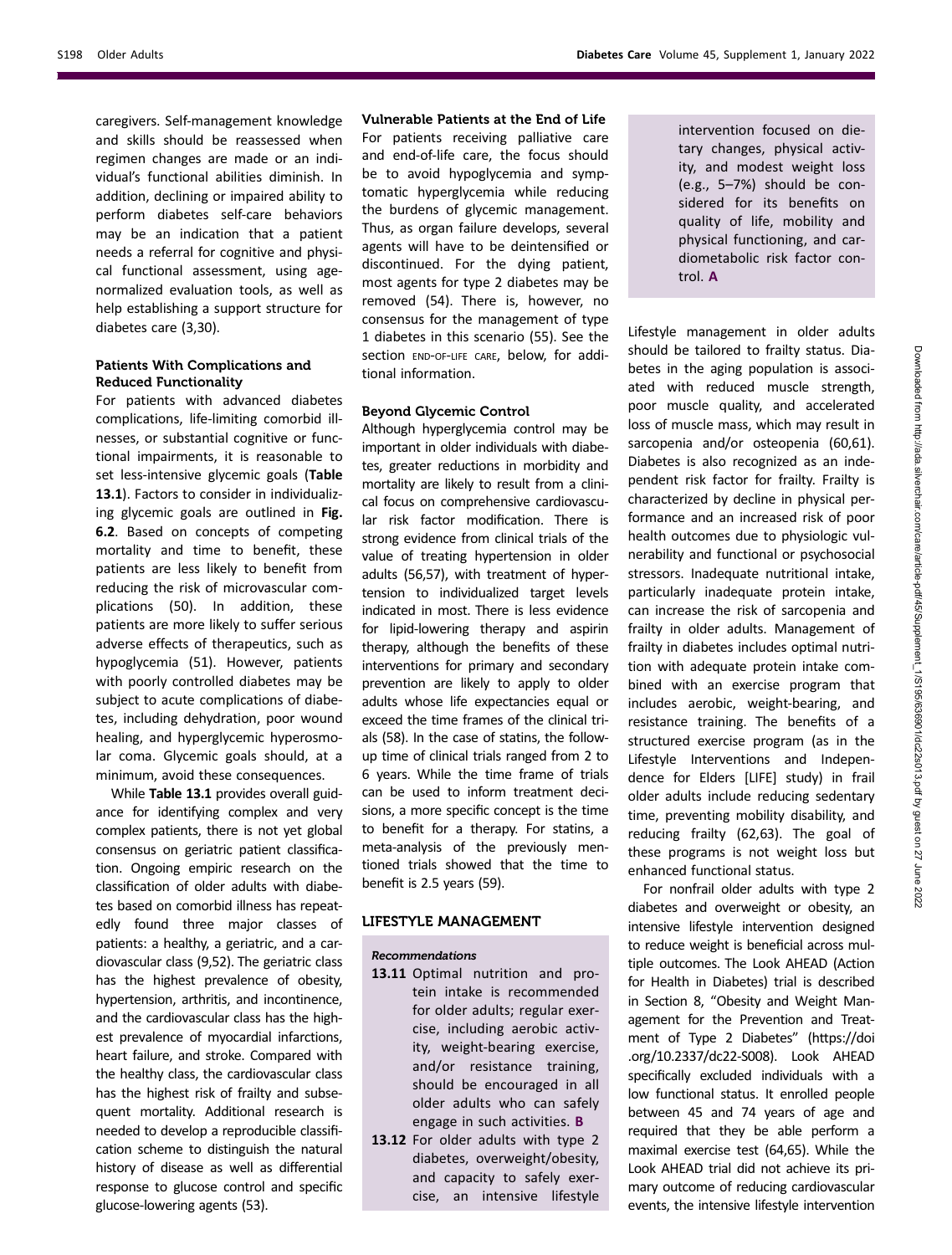| Patient characteristics/<br>health status                                                                                                                            | Rationale                                                                                                                 | Reasonable<br>A1C goal‡                                                                                                                                 | Fasting or<br>preprandial<br>glucose        | Bedtime glucose                            | Blood pressure     | Lipids                                               |
|----------------------------------------------------------------------------------------------------------------------------------------------------------------------|---------------------------------------------------------------------------------------------------------------------------|---------------------------------------------------------------------------------------------------------------------------------------------------------|---------------------------------------------|--------------------------------------------|--------------------|------------------------------------------------------|
| Healthy (few<br>coexisting chronic<br>illnesses, intact<br>cognitive and<br>functional status)                                                                       | Longer remaining<br>life expectancy                                                                                       | $< 7.0 - 7.5%$<br>$(53-58$ mmol/mol)                                                                                                                    | 80 $-130$ mg/dL<br>$(4.4 - 7.2)$<br>mmol/L) | 80-180 mg/dL<br>$(4.4 - 10.0)$<br>mmol/L)  | $<$ 140/90<br>mmHg | Statin unless<br>contraindicated<br>or not tolerated |
| Complex/<br>intermediate<br>(multiple coexisting<br>chronic illnesses* or<br>$2+$ instrumental<br>ADL impairments or<br>mild-to-moderate<br>cognitive<br>impairment) | Intermediate<br>remaining life<br>expectancy,<br>high treatment<br>burden,<br>hypoglycemia<br>vulnerability,<br>fall risk | $< 8.0\%$ (64<br>mmol/mol)                                                                                                                              | 90-150 mg/dL<br>$(5.0 - 8.3)$<br>mmol/L)    | 100-180 mg/dL<br>$(5.6 - 10.0)$<br>mmol/L) | $<$ 140/90<br>mmHg | Statin unless<br>contraindicated<br>or not tolerated |
| Very complex/poor<br>health (LTC or end-<br>stage chronic<br>illnesses** or<br>moderate-to-severe<br>cognitive<br>impairment or $2+$<br>ADL impairments)             | Limited remaining<br>life expectancy<br>makes benefit<br>uncertain                                                        | Avoid reliance on A1C; 100-180 mg/dL<br>glucose control<br>decisions should be<br>based on avoiding<br>hypoglycemia and<br>symptomatic<br>hyperglycemia | $(5.6 - 10.0)$<br>mmol/L)                   | 110-200 mg/dL<br>$(6.1 - 11.1)$<br>mmol/L) | $<$ 150/90<br>mmHg | Consider<br>likelihood of<br>benefit with<br>statin  |

Table 13.1—Framework for considering treatment goals for glycemia, blood pressure, and dyslipidemia in older adults with diabetes

This table represents a consensus framework for considering treatment goals for glycemia, blood pressure, and dyslipidemia in older adults with diabetes. The patient characteristic categories are general concepts. Not every patient will clearly fall into a particular category. Consideration of patient and caregiver preferences is an important aspect of treatment individualization. Additionally, a patient's health status and preferences may change over time. ADL, activities of daily living; LTC, long-term care. ‡A lower A1C goal may be set for an individual if achievable without recurrent or severe hypoglycemia or undue treatment burden. \*Coexisting chronic illnesses are conditions serious enough to require medications or lifestyle management and may include arthritis, cancer, heart failure, depression, emphysema, falls, hypertension, incontinence, stage 3 or worse chronic kidney disease, myocardial infarction, and stroke. "Multiple" means at least three, but many patients may have five or more (60). \*\*The presence of a single end-stage chronic illness, such as stage 3–4 heart failure or oxygen-dependent lung disease, chronic kidney disease requiring dialysis, or uncontrolled metastatic cancer, may cause significant symptoms or impairment of functional status and significantly reduce life expectancy. Adapted from Kirkman et al. (3).

had multiple clinical benefits that are important to the quality of life of older adults. Benefits included weight loss, improved physical fitness, increased HDL cholesterol, lowered systolic blood pressure, reduced A1C levels, reduced waist circumference, and reduced need for medications (66). Additionally, several subgroups, including participants who lost at least 10% of baseline body weight at year 1, had improved cardiovascular outcomes (67). Risk factor control was improved with reduced utilization of antihypertensive medications, statins, and insulin (68). In age-stratified analyses, older patients in the trial (60 to early 70s) had similar benefits compared with younger patients (69,70). In addition, lifestyle intervention produced benefits on aging-relevant outcomes such as reductions in multimorbidity and improvements in physical function and quality of life (71–74).

# PHARMACOLOGIC THERAPY

#### Recommendations

- 13.13 In older adults with type 2 diabetes at increased risk of hypoglycemia, medication classes with low risk of hypoglycemia are preferred. B
- 13.14 Overtreatment of diabetes is common in older adults and should be avoided. B
- 13.15 Deintensification (or simplification) of complex regimens is recommended to reduce the risk of hypoglycemia and polypharmacy, if it can be achieved within the individualized A1C target. B
- 13.16 Consider costs of care and insurance coverage rules when developing treatment plans in order to reduce risk of costrelated nonadherence. B

Special care is required in prescribing and monitoring pharmacologic therapies in older adults (75). See Fig. 9.3 for general recommendations regarding glucose-lowering treatment for adults with type 2 diabetes and Table 9.2 for patient- and drug-specific factors to consider when selecting glucose-lowering agents. Cost may be an important consideration, especially as older adults tend to be on many medications and live on fixed incomes (76). Accordingly, the costs of care and insurance coverage rules should be considered when developing treatment plans to reduce the risk of costrelated nonadherence (77,78). See Table 9.3 and Table 9.4 for median monthly cost in the U.S. of noninsulin glucose-lowering agents and insulin, respectively. It is important to match complexity of the treatment regimen to the self-management ability of older patients and their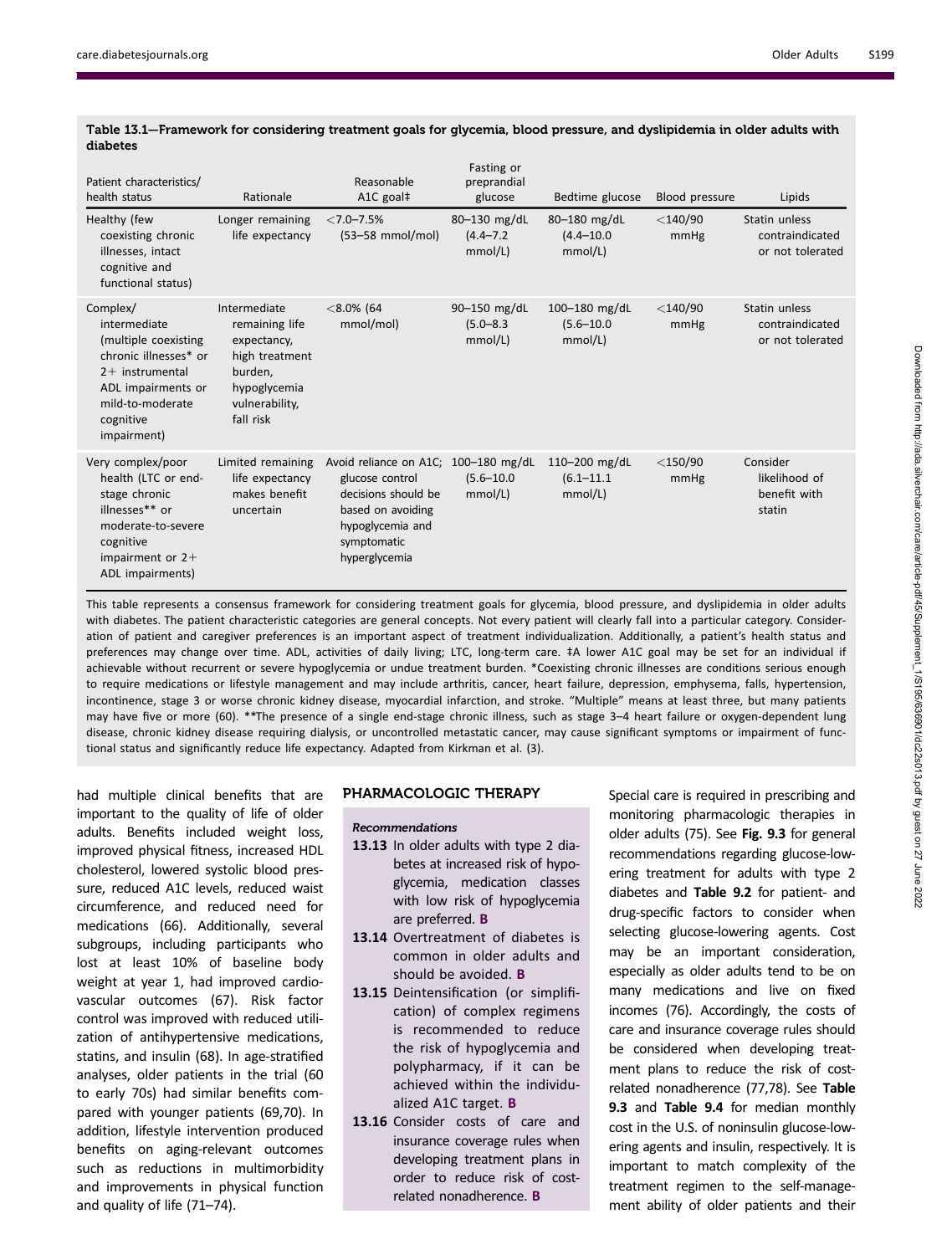available social and medical support. Many older adults with diabetes struggle to maintain the frequent blood glucose monitoring and insulin injection regimens they previously followed, perhaps for many decades, as they develop medical conditions that may impair their ability to follow their regimen safely. Individualized glycemic goals should be established (Fig. 6.2) and periodically adjusted based on coexisting chronic illnesses, cognitive function, and functional status (2). Intensive glycemic control with regimens including insulin and sulfonylureas in older adults with complex or very complex medical conditions has been identified as overtreatment and found to be very common in clinical practice (79–83). Ultimately, the determination of whether or not a patient is considered overtreated requires an elicitation of the patient's perceptions of the current medication burden and preferences for treatments. For those seeking to simplify their diabetes regimen, deintensification of regimens in patients taking noninsulin glucose-lowering medications can be achieved by either lowering the dose or discontinuing some medications, as long as the individualized glycemic targets are maintained. When patients are found to have an insulin regimen with complexity beyond their self-management abilities, lowering the dose of insulin may not be adequate (84). Simplification of the insulin regimen to match an individual's self-management abilities and their available social and medical support in these situations has been shown to reduce hypoglycemia and disease-related distress without worsening glycemic control (85–87). Fig. 13.1 depicts an algorithm that can be used to simplify the insulin regimen (85). There are now multiple studies evaluating deintensification protocols in diabetes as well as hypertension, demonstrating that deintensification is safe and possibly beneficial for older adults (88). Table 13.2 provides examples of and rationale for situations where deintensification and/or insulin regimen simplification may be appropriate in older adults.

# Metformin

Metformin is the first-line agent for older adults with type 2 diabetes. Recent studies have indicated that it may be used safely in patients with estimated glomerular filtration rate  $\geq$ 30 mL/min/ 1.73  $m^2$  (89). However, it is contraindicated in patients with advanced renal insufficiency and should be used with caution in patients with impaired hepatic function or heart failure because of the increased risk of lactic acidosis. Metformin may be temporarily discontinued before procedures, during hospitalizations, and when acute illness may compromise renal or liver function. Additionally, metformin can cause gastrointestinal side effects and a reduction in appetite that can be problematic for some older adults. Reduction or elimination of metformin may be necessary for patients experiencing persistent gastrointestinal side effects. For those taking metformin long-term, monitoring for vitamin B12 deficiency should be considered (90).

#### Thiazolidinediones

Thiazolidinediones, if used at all, should be used very cautiously in those patients on insulin therapy as well as those patients with or at risk for heart failure, osteoporosis, falls or fractures, and/or macular edema (91,92). Lower doses of a thiazolidinedione in combination therapy may mitigate these side effects.

#### Insulin Secretagogues

Sulfonylureas and other insulin secretagogues are associated with hypoglycemia and should be used with caution. If used, sulfonylureas with a shorter duration of action, such as glipizide or glimepiride, are preferred. Glyburide is a longer-acting sulfonylurea and should be avoided in older adults (93).

#### Incretin-Based Therapies

Oral dipeptidyl peptidase 4 (DPP-4) inhibitors have few side effects and minimal risk of hypoglycemia, but their cost may be a barrier to some older patients. DPP-4 inhibitors do not reduce or increase major adverse cardiovascular outcomes (94). Across the trials of this drug class, there appears to be no interaction by age-group (95–97). A challenge of interpreting the age-stratified analyses of this drug class and other cardiovascular outcomes trials is that while most of these analyses were

prespecified, they were not powered to detect differences.

GLP-1 receptor agonists have demonstrated cardiovascular benefits among patients with established atherosclerotic cardiovascular disease (ASCVD) and those at higher ASCVD risk, and newer trials are expanding our understanding of their benefits in other populations (94). See Section 9, "Pharmacologic Approaches to Glycemic Treatment" ([https://doi.org/10.2337/dc22-S009\)](https://doi.org/10.2337/dc22-S009), and Section 10, "Cardiovascular Disease and Risk Management" [\(https://doi.org/10.2337/](https://doi.org/10.2337/dc22-S010) [dc22-S010\)](https://doi.org/10.2337/dc22-S010), for a more extensive discussion regarding the specific indications for this class. In a systematic review and metaanalysis of GLP-1 receptor agonist trials, these agents have been found to reduce major adverse cardiovascular events, cardiovascular deaths, stroke, and myocardial infarction to the same degree for patients above and below 65 years of age (98). While the evidence for this class for older patients continues to grow, there are a number of practical issues that should be considered for older patients. These drugs are injectable agents (with the exception of oral semaglutide) (99), which require visual, motor, and cognitive skills for appropriate administration. Agents with a weekly dosing schedule may reduce the burden of administration. GLP-1 receptor agonists may also be associated with nausea, vomiting, and diarrhea. Given the gastrointestinal side effects of this class, GLP-1 receptor agonists may not be preferred in older patients who are experiencing unexplained weight loss.

# Sodium–Glucose Cotransporter 2 Inhibitors

SGLT2 inhibitors are administered orally, which may be convenient for older adults with diabetes. In patients with established ASCVD, these agents have shown cardiovascular benefits (94). This class of agents has also been found to be beneficial for patients with heart failure and to slow the progression of chronic kidney disease. See Section 9, "Pharmacologic Approaches to Glycemic Treatment" [\(https://doi.org/10.2337/dc22-S009\)](https://doi.org/10.2337/dc22-S009), and Section 10, "Cardiovascular Disease and Risk Management" [\(https://doi.org/10](https://doi.org/10.2337/dc22-S010) [.2337/dc22-S010\)](https://doi.org/10.2337/dc22-S010), for a more extensive discussion regarding the indications for this class of agents. The stratified analyses of the trials of this drug class indicate that older patients have similar or greater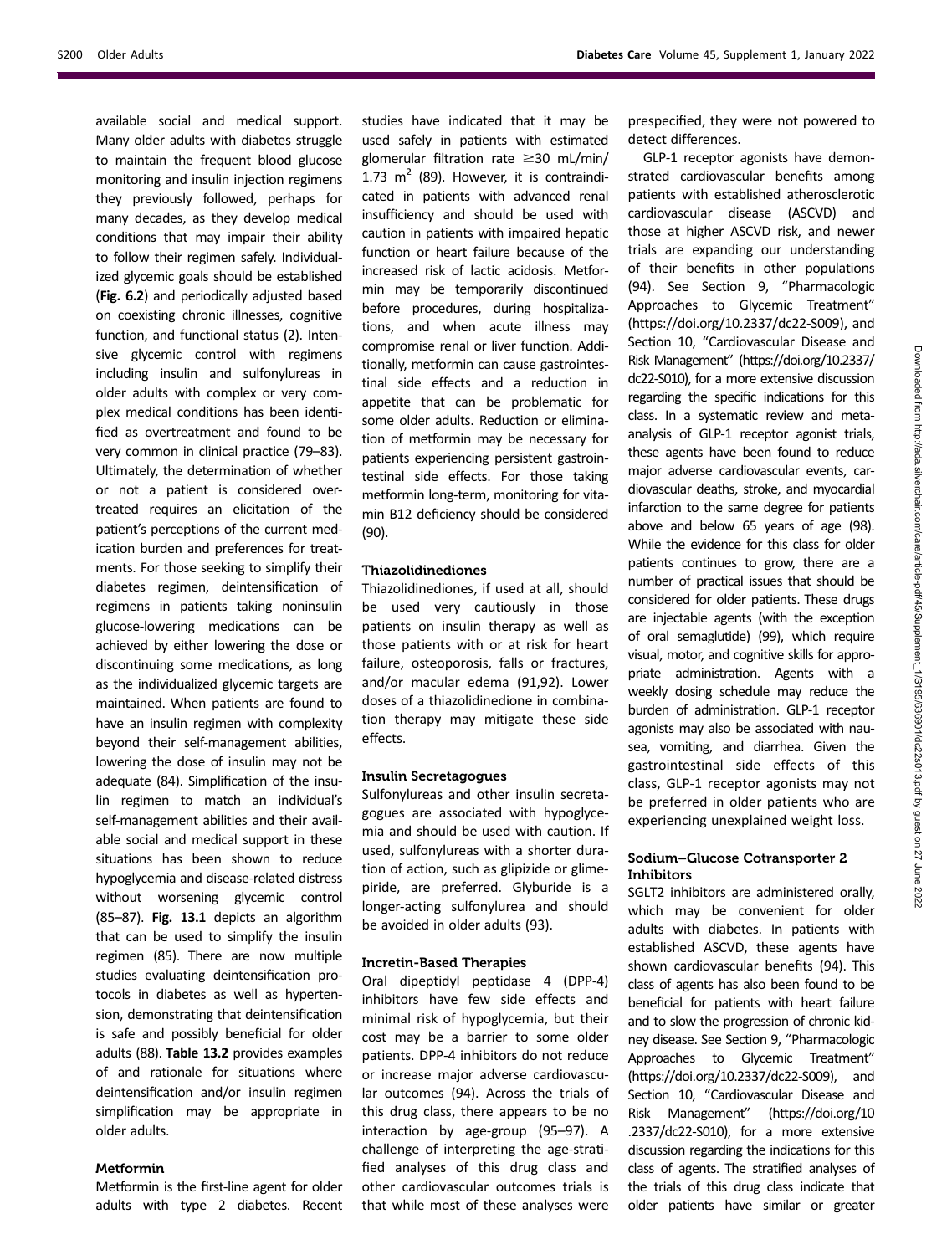

- **give 2 units of short- or rapid-acting insulin**
	- **Premeal glucose >350 mg/dL (19.4 mmol/L),**
	- **give 4 units of short- or rapid-acting insulin**
- **Stop sliding scale when not needed daily**
- If 50% of premeal fingerstick values over 2 weeks are above goal, increase the dose or add another agent
- If >2 premeal fingerstick values/week are <90 mg/dL (5.0 mmol/L), decrease the dose of medication

Figure 13.1—Algorithm to simplify insulin regimen for older patients with type 2 diabetes. eGFR, estimated glomerular filtration rate. \*Basal insulins: glargine U-100 and U-300, detemir, degludec, and human NPH. \*\*See Table 13.1. ¥Prandial insulins: short-acting (regular human insulin) or rapid-acting (lispro, aspart, and glulisine). §Premixed insulins: 70/30, 75/25, and 50/50 products. Adapted with permission from Munshi and colleagues (85,123,124).

benefits than younger patients (100–102). While understanding of the clinical benefits of this class is evolving, side effects such as volume depletion, urinary tract infections, and worsening urinary incontinence may be more common among older patients.

## Insulin Therapy

The use of insulin therapy requires that patients or their caregivers have good visual and motor skills and cognitive ability. Insulin therapy relies on the ability of the older patient to administer insulin on their own or with the assistance of a caregiver. Insulin doses should be titrated to meet individualized glycemic targets and to avoid hypoglycemia.

Once-daily basal insulin injection therapy is associated with minimal side effects and may be a reasonable option in many older patients (103). When choosing a basal insulin, long-acting insulin analogs have been found to be associated with a lower risk of hypoglycemia compared with NPH insulin in the Medicare population. Multiple daily injections of insulin may be too complex for the older patient with advanced diabetes complications, life-limiting coexisting chronic illnesses, or limited functional status. Fig. 13.1 provides a potential approach to insulin regimen simplification.

#### Other Factors to Consider

The needs of older adults with diabetes and their caregivers should be evaluated to construct a tailored care plan. Impaired social functioning may reduce these patients' quality of life and increase the risk of functional dependency (7). The patient's living situation must be considered as it may affect diabetes management and support needs. Social and instrumental support networks (e.g., adult children, caretakers) that provide instrumental or emotional support for older adults with diabetes should be included in diabetes management discussions and shared decisionmaking.

The need for ongoing support of older adults becomes even greater when transitions to acute care and long-term care (LTC) become necessary. Unfortunately, these transitions can lead to discontinuity in goals of care, errors in dosing, and changes in diet and activity (104). Older adults in assisted living facilities may not have support to administer their own medications, whereas those living in a nursing home (community living centers)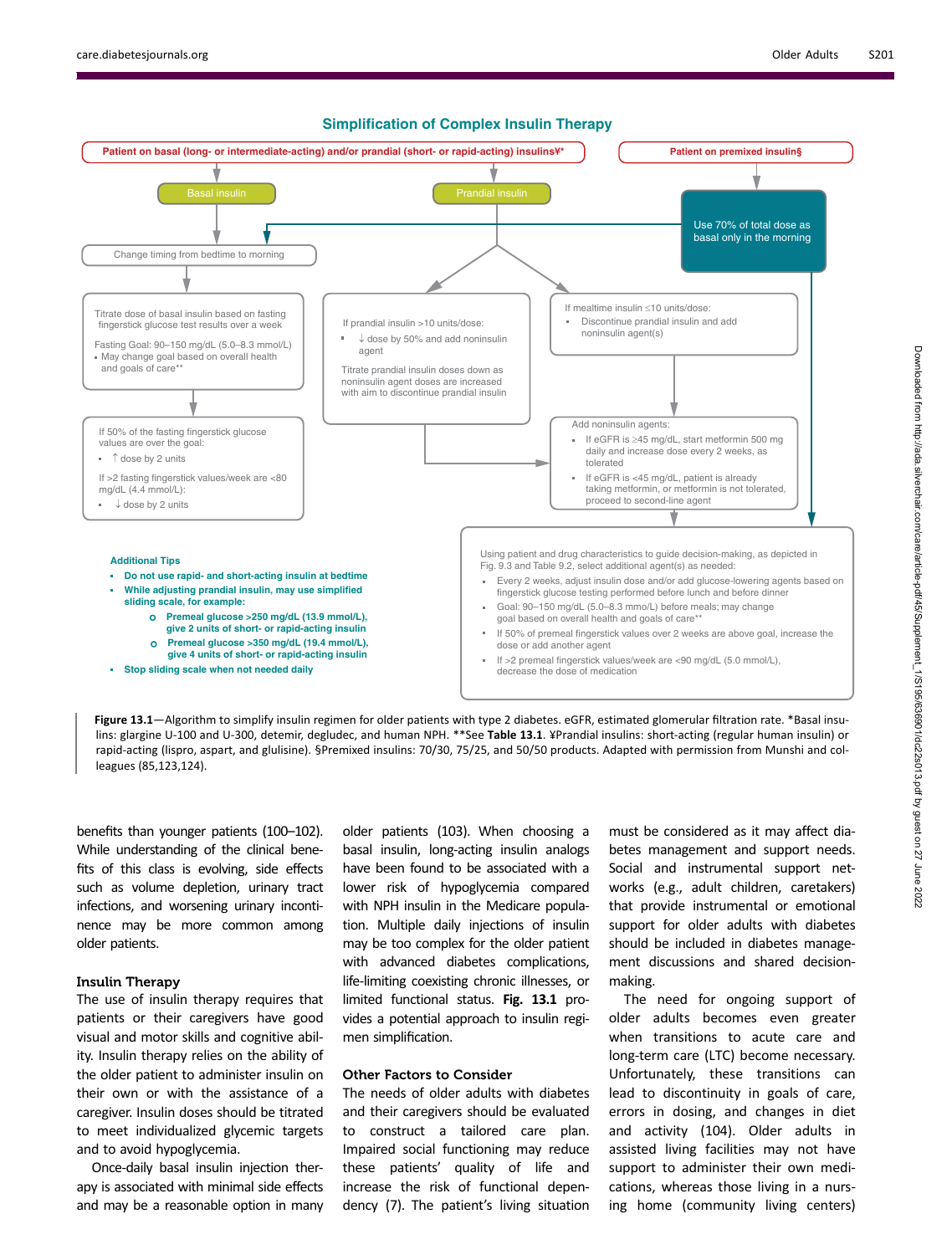| Patient characteristics/<br>health status                                                                                                                   | Reasonable A1C/<br>treatment goal                                                | Rationale/considerations                                                                                                                                                                                                                                                                                                 | When may regimen<br>simplification be required?                                                                                                                                                                                                                                                                                                     | When may treatment<br>deintensification/<br>deprescribing be<br>required?                                                                                                                                                                           |
|-------------------------------------------------------------------------------------------------------------------------------------------------------------|----------------------------------------------------------------------------------|--------------------------------------------------------------------------------------------------------------------------------------------------------------------------------------------------------------------------------------------------------------------------------------------------------------------------|-----------------------------------------------------------------------------------------------------------------------------------------------------------------------------------------------------------------------------------------------------------------------------------------------------------------------------------------------------|-----------------------------------------------------------------------------------------------------------------------------------------------------------------------------------------------------------------------------------------------------|
| Healthy (few coexisting<br>chronic illnesses,<br>intact cognitive and<br>functional status)                                                                 | A1C $<$ 7.0–7.5% (53–58<br>mmol/mol)                                             | • Patients can generally<br>perform complex tasks to<br>maintain good glycemic<br>control when health is<br>stable<br>• During acute illness,<br>patients may be more at<br>risk for administration or<br>dosing errors that can<br>result in hypoglycemia,<br>falls, fractures, etc.                                    | • If severe or recurrent<br>hypoglycemia occurs in<br>patients on insulin<br>therapy (regardless of<br>A1C<br>• If wide glucose excursions<br>are observed<br>• If cognitive or functional<br>decline occurs following<br>acute illness                                                                                                             | • If severe or recurrent<br>hypoglycemia occurs in<br>patients on noninsulin<br>therapies with high risk<br>of hypoglycemia<br>(regardless of A1C)<br>• If wide glucose<br>excursions are observed<br>• In the presence of<br>polypharmacy          |
| Complex/intermediate<br>(multiple coexisting<br>chronic illnesses or<br>2+ instrumental ADL<br>impairments or mild-<br>to-moderate cognitive<br>impairment) | A1C <8.0% (64 mmol/<br>mol)                                                      | • Comorbidities may affect<br>self-management abilities<br>and capacity to avoid<br>hypoglycemia<br>• Long-acting medication<br>formulations may<br>decrease pill burden and<br>complexity of medication<br>regimen                                                                                                      | • If severe or recurrent<br>hypoglycemia occurs in<br>patients on insulin<br>therapy (even if A1C is<br>appropriate)<br>• If unable to manage<br>complexity of an insulin<br>regimen<br>• If there is a significant<br>change in social<br>circumstances, such as<br>loss of caregiver, change<br>in living situation, or<br>financial difficulties | • If severe or recurrent<br>hypoglycemia occurs in<br>patients on noninsulin<br>therapies with high risk<br>of hypoglycemia (even<br>if A1C is appropriate)<br>• If wide glucose<br>excursions are observed<br>• In the presence of<br>polypharmacy |
| Community-dwelling<br>patients receiving<br>care in a skilled<br>nursing facility for<br>short-term<br>rehabilitation                                       | Avoid reliance on A1C<br>Glucose target:<br>100-200 mg/dL<br>(5.55-11.1 mmol/L)  | • Glycemic control is<br>important for recovery,<br>wound healing,<br>hydration, and avoidance<br>of infections<br>• Patients recovering from<br>illness may not have<br>returned to baseline<br>cognitive function at the<br>time of discharge<br>• Consider the type of<br>support the patient will<br>receive at home | • If treatment regimen<br>increased in complexity<br>during hospitalization, it<br>is reasonable, in many<br>cases, to reinstate the<br>prehospitalization<br>medication regimen<br>during the rehabilitation                                                                                                                                       | • If the hospitalization for<br>acute illness resulted in<br>weight loss, anorexia,<br>short-term cognitive<br>decline, and/or loss of<br>physical functioning                                                                                      |
| Very complex/poor<br>health (LTC or end-<br>stage chronic illnesses<br>or moderate-to-severe<br>cognitive impairment<br>or $2+$ ADL<br>impairments)         | Avoid reliance on A1C.<br>Avoid hypoglycemia<br>and symptomatic<br>hyperglycemia | · No benefits of tight<br>glycemic control in this<br>population<br>• Hypoglycemia should be<br>avoided<br>• Most important outcomes<br>are maintenance of<br>cognitive and functional<br>status                                                                                                                         | • If on an insulin regimen<br>and the patient would like<br>to decrease the number of<br>injections and fingerstick<br>blood glucose monitoring<br>events each day<br>• If the patient has an<br>inconsistent eating pattern                                                                                                                        | • If on noninsulin agents<br>with a high<br>hypoglycemia risk in the<br>context of cognitive<br>dysfunction, depression,<br>anorexia, or inconsistent<br>eating pattern<br>• If taking any medications<br>without clear benefits                    |
| At the end of life                                                                                                                                          | Avoid hypoglycemia and<br>symptomatic<br>hyperglycemia                           | • Goal is to provide comfort<br>and avoid tasks or<br>interventions that cause<br>pain or discomfort<br>• Caregivers are important in<br>providing medical care and<br>maintaining quality of life                                                                                                                       | • If there is pain or<br>discomfort caused by<br>treatment (e.g.,<br>injections or fingersticks)<br>• If there is excessive<br>caregiver stress due to<br>treatment complexity                                                                                                                                                                      | $\bullet$ If taking any<br>medications without<br>clear benefits in<br>improving symptoms<br>and/or comfort                                                                                                                                         |

# Table 13.2—Considerations for treatment regimen simplification and deintensification/deprescribing in older adults with diabetes (85,123)

Treatment regimen simplification refers to changing strategy to decrease the complexity of a medication regimen (e.g., fewer administration times, fewer blood glucose checks) and decreasing the need for calculations (such as sliding-scale insulin calculations or insulin-carbohydrate ratio calculations). Deintensification/deprescribing refers to decreasing the dose or frequency of administration of a treatment or discontinuing a treatment altogether. ADL, activities of daily living; LTC, long-term care.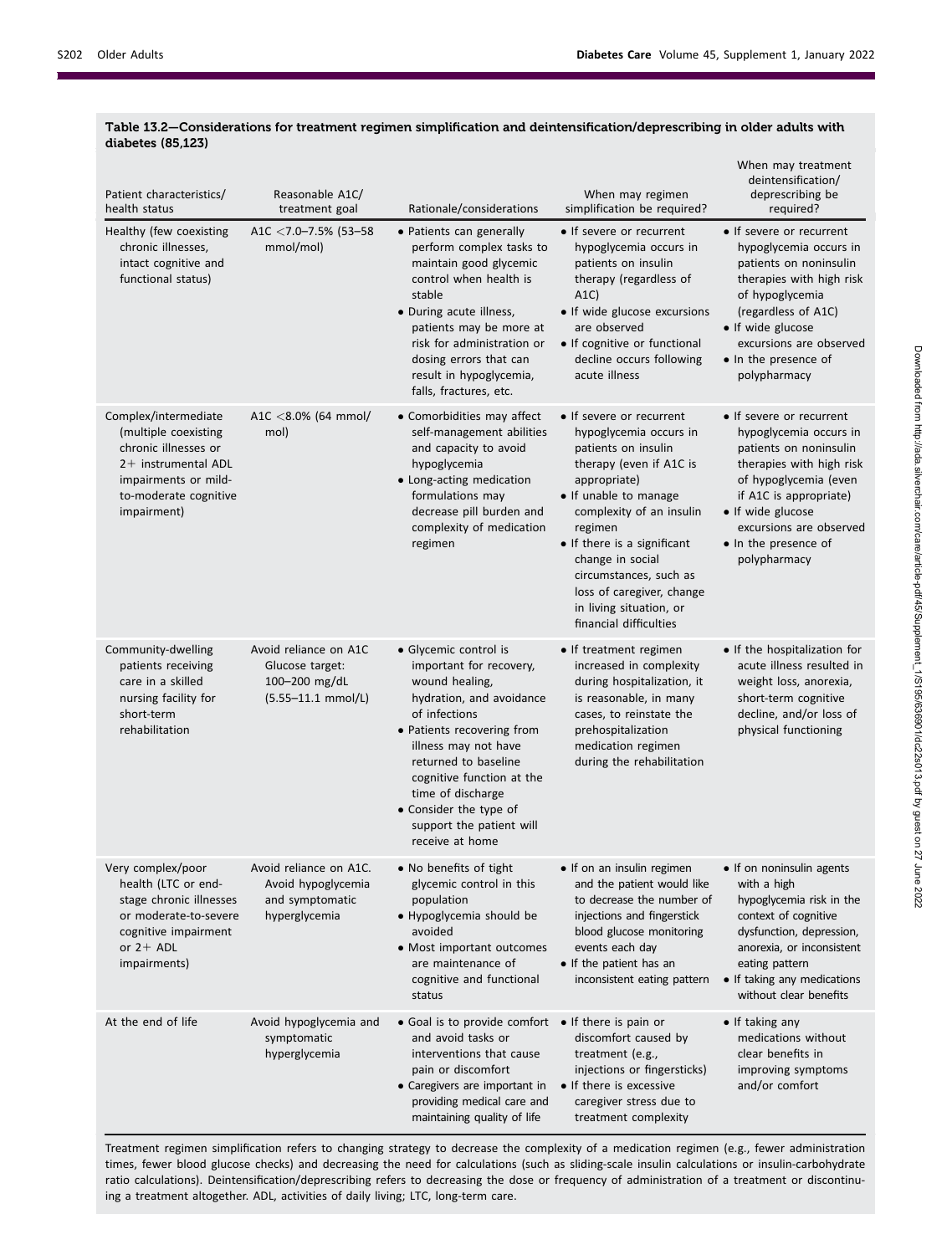may rely completely on the care plan and nursing support. Those receiving palliative care (with or without hospice) may require an approach that emphasizes comfort and symptom management, while de-emphasizing strict metabolic and blood pressure control.

# SPECIAL CONSIDERATIONS FOR OLDER ADULTS WITH TYPE 1 DIABETES

Due in part to the success of modern diabetes management, patients with type 1 diabetes are living longer, and the population of these patients over 65 years of age is growing (105–107). Many of the recommendations in this section regarding a comprehensive geriatric assessment and personalization of goals and treatments are directly applicable to older adults with type 1 diabetes; however, this population has unique challenges and requires distinct treatment considerations (108). Insulin is an essential life-preserving therapy for patients with type 1 diabetes, unlike for those with type 2 diabetes. To avoid diabetic ketoacidosis, older adults with type 1 diabetes need some form of basal insulin even when they are unable to ingest meals. Insulin may be delivered through an insulin pump or injections. CGM is approved for use by Medicare and can play a critical role in improving A1C, reducing glycemic variability, and reducing risk of hypoglycemia (109) (see Section 7, "Diabetes Technology," [https://](https://doi.org/10.2337/dc22-S007) [doi.org/10.2337/dc22-S007](https://doi.org/10.2337/dc22-S007), and Section 9, "Pharmacologic Approaches to Glycemic Treatment," [https://doi.org/10.2337/](https://doi.org/10.2337/dc22-S009) [dc22-S009\)](https://doi.org/10.2337/dc22-S009). In the older patient with type 1 diabetes, administration of insulin may become more difficult as complications, cognitive impairment, and functional impairment arise. This increases the importance of caregivers in the lives of these patients. Many older patients with type 1 diabetes require placement in LTC settings (i.e., nursing homes and skilled nursing facilities), and unfortunately, these patients can encounter staff that are less familiar with insulin pumps or CGM. Some staff may be less knowledgeable about the differences between type 1 and type 2 diabetes. In these instances, the patient or the patient's family may be more familiar with their diabetes management plan than the staff or providers. Education of relevant support staff and providers in rehabilitation and LTC

settings regarding insulin dosing and use of pumps and CGM is recommended as part of general diabetes education (see Recommendations 13.17 and 13.18).

# TREATMENT IN SKILLED NURSING FACILITIES AND NURSING HOMES

# Recommendations

- 13.17 Consider diabetes education for the staff of long-term care and rehabilitation facilities to improve the management of older adults with diabetes. E
- 13.18 Patients with diabetes residing in long-term care facilities need careful assessment to establish individualized glycemic goals and to make appropriate choices of glucoselowering agents based on their clinical and functional status. E

Management of diabetes in the LTC setting is unique. Individualization of health care is important in all patients; however, practical guidance is needed for medical providers as well as the LTC staff and caregivers (110). Training should include diabetes detection and institutional quality assessment. LTC facilities should develop their own policies and procedures for prevention and management of hypoglycemia. With the increased longevity of populations, the care of people with diabetes and its complications in LTC is an area that warrants greater study.

# Resources

Staff of LTC facilities should receive appropriate diabetes education to improve the management of older adults with diabetes. Treatments for each patient should be individualized. Special management considerations include the need to avoid both hypoglycemia and the complications of hyperglycemia (2,111). For more information, see the ADA position statement "Management of Diabetes in Long-term Care and Skilled Nursing Facilities" (110).

# Nutritional Considerations

An older adult residing in an LTC facility may have irregular and unpredictable meal consumption, undernutrition, anorexia, and impaired swallowing. Furthermore, therapeutic diets may

inadvertently lead to decreased food intake and contribute to unintentional weight loss and undernutrition. Diets tailored to a patient's culture, preferences, and personal goals may increase quality of life, satisfaction with meals, and nutrition status (112). It may be helpful to give insulin after meals to ensure that the dose is appropriate for the amount of carbohydrate the patient consumed in the meal.

## Hypoglycemia

Older adults with diabetes in LTC are especially vulnerable to hypoglycemia. They have a disproportionately high number of clinical complications and comorbidities that can increase hypoglycemia risk: impaired cognitive and renal function, slowed hormonal regulation and counterregulation, suboptimal hydration, variable appetite and nutritional intake, polypharmacy, and slowed intestinal absorption (113). Oral agents may achieve glycemic outcomes similar to basal insulin in LTC populations (80,114).

Another consideration for the LTC setting is that, unlike in the hospital setting, medical providers are not required to evaluate the patients daily. According to federal guidelines, assessments should be done at least every 30 days for the first 90 days after admission and then at least once every 60 days. Although in practice, the patients may actually be seen more frequently, the concern is that patients may have uncontrolled glucose levels or wide excursions without the practitioner being notified. Providers may make adjustments to treatment regimens by telephone, fax, or in person directly at the LTC facilities provided they are given timely notification of blood glucose management issues from a standardized alert system.

The following alert strategy could be considered:

1. Call provider immediately in cases of low blood glucose levels (<70 mg/dL [3.9 mmol/L]).

# 2. Call as soon as possible when

- a) glucose values are 70–100 mg/ dL (3.9–5.6 mmol/L) (regimen may need to be adjusted),
- b) glucose values are consistently  $>$ 250 mg/dL (13.9 mmol/L) within a 24-h period,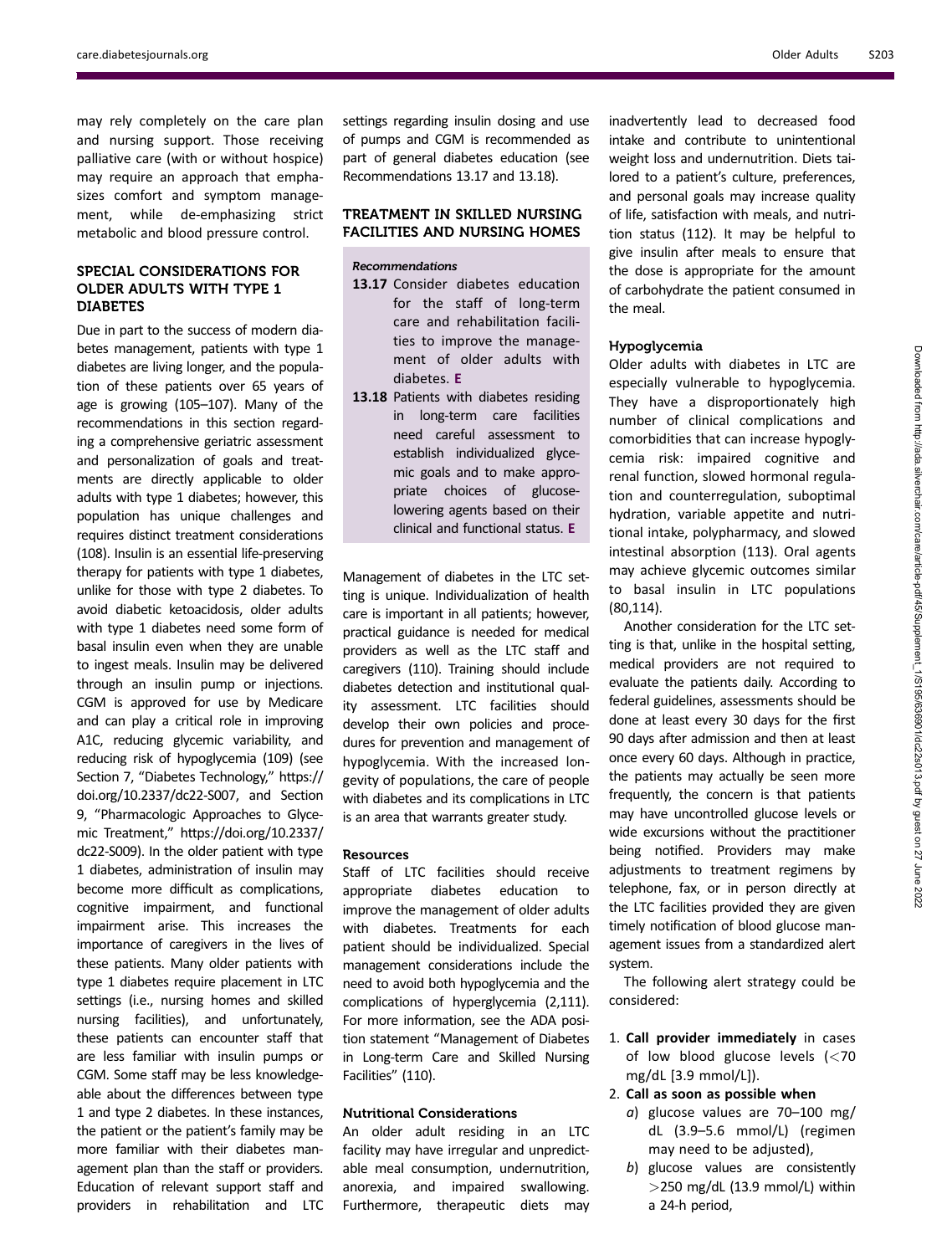- c) glucose values are consistently >300 mg/dL (16.7 mmol/L) over 2 consecutive days,
- d) any reading is too high for the glucose monitoring device, or
- e) the patient is sick, with vomiting, symptomatic hyperglycemia, or poor oral intake.

# END-OF-LIFE CARE

## Recommendations

- 13.19 When palliative care is needed in older adults with diabetes, providers should initiate conversations regarding the goals and intensity of care. Strict glucose and blood pressure control are not necessary E, and simplification of regimens can be considered. Similarly, the intensity of lipid management can be relaxed, and withdrawal of lipid-lowering therapy may be appropriate. A
- 13.20 Overall comfort, prevention of distressing symptoms, and preservation of quality of life and dignity are primary goals for diabetes management at the end of life. C

The management of the older adult at the end of life receiving palliative medicine or hospice care is a unique situation. Overall, palliative medicine promotes comfort, symptom control and prevention (pain, hypoglycemia, hyperglycemia, and dehydration), and preservation of dignity and quality of life in patients with limited life expectancy (111,115). In the setting of palliative care, providers should initiate conversations regarding the goals and intensity of diabetes care; strict glucose and blood pressure control may not be consistent with achieving comfort and quality of life. Avoidance of severe hypertension and hyperglycemia aligns with the goals of palliative care. In a multicenter trial, withdrawal of statins among patients in palliative care was found to improve quality of life (116–118). The evidence for the safety and efficacy of deintensification protocols in older adults is growing for both glucose and blood pressure control (88,119) and is clearly relevant for palliative care. A patient has the right to refuse testing and treatment,

whereas providers may consider withdrawing treatment and limiting diagnostic testing, including a reduction in the frequency of blood glucose monitoring (120,121). Glucose targets should aim to prevent hypoglycemia and hyperglycemia. Treatment interventions need to be mindful of quality of life. Careful monitoring of oral intake is warranted. The decision process may need to involve the patient, family, and caregivers, leading to a care plan that is both convenient and effective for the goals of care (122). The pharmacologic therapy may include oral agents as first line, followed by a simplified insulin regimen. If needed, basal insulin can be implemented, accompanied by oral agents and without rapidacting insulin. Agents that can cause gastrointestinal symptoms such as nausea or excess weight loss may not be good choices in this setting. As symptoms progress, some agents may be slowly tapered and discontinued.

Different patient categories have been proposed for diabetes management in those with advanced disease (55).

- 1. A stable patient: Continue with the patient's previous regimen, with a focus on 1) the prevention of hypoglycemia and 2) the management of hyperglycemia using blood glucose testing, keeping levels below the renal threshold of glucose, and hyperglycemia-mediated dehydration. There is no role for A1C monitoring.
- 2. A patient with organ failure: Preventing hypoglycemia is of greatest significance. Dehydration must be prevented and treated. In people with type 1 diabetes, insulin administration may be reduced as the oral intake of food decreases but should not be stopped. For those with type 2 diabetes, agents that may cause hypoglycemia should be reduced in dose. The main goal is to avoid hypoglycemia, allowing for glucose values in the upper level of the desired target range.
- 3. A dying patient: For patients with type 2 diabetes, the discontinuation of all medications may be a reasonable approach, as patients are unlikely to have any oral intake. In patients with type 1 diabetes, there is no consensus, but a small amount of basal

insulin may maintain glucose levels and prevent acute hyperglycemic complications.

## References

1. Laiteerapong N, Huang ES. Diabetes in older adults. In Diabetes in America. 3rd ed. Cowie CC, Casagrande SS, Menke A, et al., Eds. Bethesda, MD, National Institute of Diabetes and Digestive and Kidney Diseases (US), 2018. PMID: 33651542 2. Centers for Disease Control and Prevention. National Diabetes Statistics Report, 2020: Estimates of Diabetes and its Burden in the United States. Accessed 17 October 2021. Available from [https://www.cdc.gov/diabetes/pdfs/data/](https://www.cdc.gov/diabetes/pdfs/data/statistics/national-diabetes-statistics-report.pdf) [statistics/national-diabetes-statistics-report.pdf](https://www.cdc.gov/diabetes/pdfs/data/statistics/national-diabetes-statistics-report.pdf)

3. Kirkman MS, Briscoe VJ, Clark N, et al. Diabetes in older adults. Diabetes Care 2012;35: 2650–2664

4. Young-Hyman D, de Groot M, Hill-Briggs F, Gonzalez JS, Hood K, Peyrot M. Psychosocial care for people with diabetes: a position statement of the American Diabetes Association. Diabetes Care 2016;39:2126–2140

5. Institute of Medicine of the National Academies. Cognitive Aging: Progress in Understanding and Opportunities for Action, 2015. Accessed 17 October 2021. Available from [https://nationalacademies.org/hmd/Reports/2015/](https://nationalacademies.org/hmd/Reports/2015/Cognitive-Aging.aspx) [Cognitive-Aging.aspx](https://nationalacademies.org/hmd/Reports/2015/Cognitive-Aging.aspx)

6. Sudore RL, Karter AJ, Huang ES, et al. Symptom burden of adults with type 2 diabetes across the disease course: diabetes & aging study. J Gen Intern Med 2012;27:1674–1681

7. Laiteerapong N, Karter AJ, Liu JY, et al. Correlates of quality of life in older adults with diabetes: the diabetes & aging study. Diabetes Care 2011;34:1749–1753

8. McClintock MK, Dale W, Laumann EO, Waite L. Empirical redefinition of comprehensive health and well-being in the older adults of the United States. Proc Natl Acad Sci U S A 2016;113: E3071–E3080

9. Laiteerapong N, Iveniuk J, John PM, Laumann EO, Huang ES. Classification of older adults who have diabetes by comorbid conditions, United States, 2005-2006. Prev Chronic Dis 2012;9:E100 10. Blaum C, Cigolle CT, Boyd C, et al. Clinical complexity in middle-aged and older adults with diabetes: the Health and Retirement Study. Med Care 2010;48:327–334

11. Tinetti ME, Costello DM, Naik AD, et al. Outcome goals and health care preferences of older adults with multiple chronic conditions. JAMA Netw Open 2021;4:e211271

12. Cukierman T, Gerstein HC, Williamson JD. Cognitive decline and dementia in diabetes systematic overview of prospective observational studies. Diabetologia 2005;48:2460–2469

13. Roberts RO, Knopman DS, Przybelski SA, et al. Association of type 2 diabetes with brain atrophy and cognitive impairment. Neurology 2014;82:1132–1141

14. Xu WL, von Strauss E, Qiu CX, Winblad B, Fratiglioni L. Uncontrolled diabetes increases the risk of Alzheimer's disease: a population-based cohort study. Diabetologia 2009;52:1031–1039

15. Yaffe K, Falvey C, Hamilton N, et al. Diabetes, glucose control, and 9-year cognitive decline among older adults without dementia. Arch Neurol 2012;69:1170–1175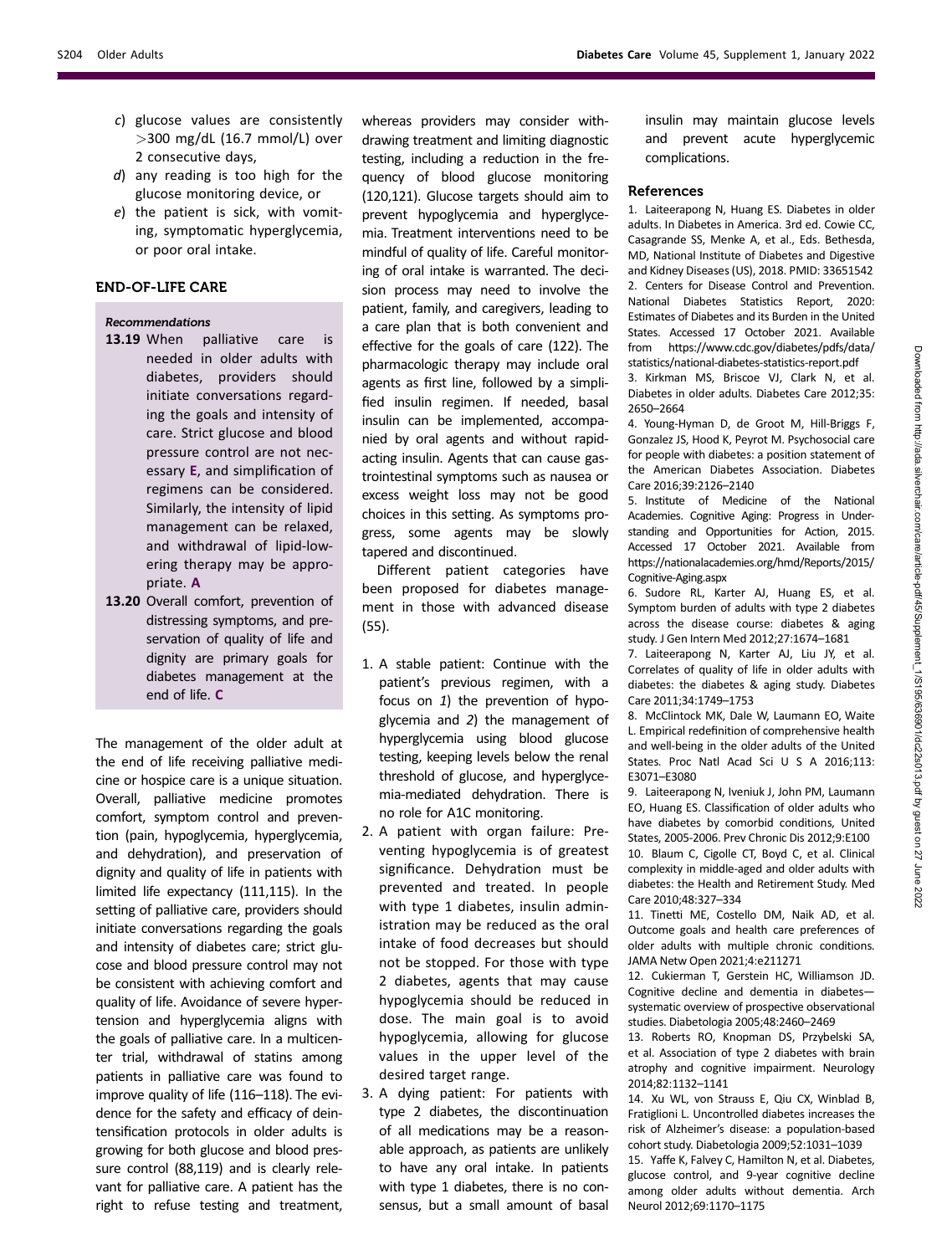16. Rawlings AM, Sharrett AR, Schneider ALC, et al. Diabetes in midlife and cognitive change over 20 years: a cohort study. Ann Intern Med 2014;161:785–793

17. Launer LJ, Miller ME, Williamson JD, et al.; ACCORD MIND investigators. Effects of intensive glucose lowering on brain structure and function in people with type 2 diabetes (ACCORD MIND): a randomised open-label substudy. Lancet Neurol 2011;10:969–977

18. Murray AM, Hsu F-C, Williamson JD, et al.; Action to Control Cardiovascular Risk in Diabetes Follow-On Memory in Diabetes (ACCORDION MIND) Investigators. ACCORDION MIND: results of the observational extension of the ACCORD MIND randomised trial. Diabetologia 2017;60: 69–80

19. Ghezzi L, Scarpini E, Galimberti D. Diseasemodifying drugs in Alzheimer's disease. Drug Des Devel Ther 2013;7:1471–1478

20. Craft S, Baker LD, Montine TJ, et al. Intranasal insulin therapy for Alzheimer disease and amnestic mild cognitive impairment: a pilot clinical trial. Arch Neurol 2012;69:29–38

21. Freiherr J, Hallschmid M, Frey WH 2nd, et al. Intranasal insulin as a treatment for Alzheimer's disease: a review of basic research and clinical evidence. CNS Drugs 2013;27:505–514

22. Alagiakrishnan K, Sankaralingam S, Ghosh M, Mereu L, Senior P. Antidiabetic drugs and their potential role in treating mild cognitive impairment and Alzheimer's disease. Discov Med 2013;16:277–286

23. Tomlin A, Sinclair A. The influence of cognition on self-management of type 2 diabetes in older people. Psychol Res Behav Manag 2016;9:7–20

24. National Institute on Aging. Assessing Cognitive Impairment in Older Patients. Accessed 17 October 2021. Available from [https://www.nia](https://www.nia.nih.gov/health/assessing-cognitive-impairment-older-patients) [.nih.gov/health/assessing-cognitive-impairment](https://www.nia.nih.gov/health/assessing-cognitive-impairment-older-patients)[older-patients](https://www.nia.nih.gov/health/assessing-cognitive-impairment-older-patients)

25. Alzheimer's Association. Cognitive Assessment. Accessed 17 October 2021. Available from [https://alz.org/professionals/healthcare](https://alz.org/professionals/healthcare-professionals/cognitive-assessment)[professionals/cognitive-assessment](https://alz.org/professionals/healthcare-professionals/cognitive-assessment)

26. Folstein MF, Folstein SE, McHugh PR. "Minimental state". A practical method for grading the cognitive state of patients for the clinician. J Psychiatr Res 1975;12:189–198

27. Borson S, Scanlan JM, Chen P, Ganguli M. The Mini-Cog as a screen for dementia: validation in a population-based sample. J Am Geriatr Soc 2003;51:1451–1454

28. Nasreddine ZS, Phillips NA, Bédirian V, et al. The Montreal Cognitive Assessment, MoCA: a brief screening tool for mild cognitive impairment. J Am Geriatr Soc 2005;53:695–699 29. Moreno G, Mangione CM, Kimbro L; American Geriatrics Society Expert Panel on Care of Older Adults with Diabetes Mellitus. Guidelines abstracted from the American Geriatrics Society Guidelines for Improving the Care of Older Adults with Diabetes Mellitus: 2013 update. J Am Geriatr Soc 2013;61:2020–2026

30. American Psychological Association. APA Guidelines for the Evaluation of Dementia and Age-Related Cognitive Change, 2021. Accessed 17 October 2021. Available from [https://www](https://www.apa.org/practice/guidelines/dementia.aspx) [.apa.org/practice/guidelines/dementia.aspx](https://www.apa.org/practice/guidelines/dementia.aspx)

31. Lee AK, Lee CJ, Huang ES, Sharrett AR, Coresh J, Selvin E. Risk factors for severe hypoglycemia in black and white adults with diabetes: the Atherosclerosis Risk in Communities (ARIC) study. Diabetes Care 2017;40:1661–1667

32. Feinkohl I, Aung PP, Keller M, et al.; Edinburgh Type 2 Diabetes Study (ET2DS) Investigators. Severe hypoglycemia and cognitive decline in older people with type 2 diabetes: the Edinburgh Type 2 Diabetes Study. Diabetes Care 2014;37:507–515

33. Lee AK, Rawlings AM, Lee CJ, et al. Severe hypoglycaemia, mild cognitive impairment, dementia and brain volumes in older adults with type 2 diabetes: the Atherosclerosis Risk in Communities (ARIC) cohort study. Diabetologia 2018;61:1956–1965

34. Fitzgerald JT, Davis WK, Connell CM, Hess GE, Funnell MM, Hiss RG. Development and validation of the Diabetes Care Profile. Eval Health Prof 1996;19:208–230

35. Clarke WL, Cox DJ, Gonder-Frederick LA, Julian D, Schlundt D, Polonsky W. Reduced awareness of hypoglycemia in adults with IDDM. A prospective study of hypoglycemic frequency and associated symptoms. Diabetes Care 1995;18:517–522

36. Karter AJ, Warton EM, Lipska KJ, et al. Development and validation of a tool to identify patients with type 2 diabetes at high risk of hypoglycemia-related emergency department or hospital use. JAMA Intern Med 2017;177: 1461–1470

37. Gerstein HC, Miller ME, Byington RP, et al.; Action to Control Cardiovascular Risk in Diabetes Study Group. Effects of intensive glucose lowering in type 2 diabetes. N Engl J Med 2008;358:2545–2559

38. Duckworth W, Abraira C, Moritz T, et al.; VADT Investigators. Glucose control and vascular complications in veterans with type 2 diabetes. N Engl J Med 2009;360:129–139

39. Toschi E, Slyne C, Sifre K, et al. The relationship between CGM-derived metrics, A1C, and risk of hypoglycemia in older adults with type 1 diabetes. Diabetes Care 2020;43:2349–2354

40. Carlson AL, Kanapka LG, Miller KM, et al. Hypoglycemia and glycemic control in older adults with type 1 diabetes: baseline results from the WISDM study. J Diabetes Sci Technol 2021;15:582–592

41. Pratley RE, Kanapka LG, Rickels MR, Ahmann A, Aleppo G, Beck R, et al.; Wireless Innovation for Seniors With Diabetes Mellitus (WISDM) Study Group. Effect of continuous glucose monitoring on hypoglycemia in older adults with type 1 diabetes: a randomized clinical trial. JAMA 2020;323:2397–2406

42. Karter AJ, Parker MM, Moffet HH, Gilliam LK, Dlott R. Association of real-time continuous glucose monitoring with glycemic control and acute metabolic events among patients with insulintreated diabetes. JAMA 2021;325:2273–2284

43. Selvin E, Coresh J, Brancati FL. The burden and treatment of diabetes in elderly individuals in the U.S. Diabetes Care 2006;29:2415–2419

44. Bandeen-Roche K, Seplaki CL, Huang J, et al. Frailty in older adults: a nationally representative profile in the United States. J Gerontol A Biol Sci Med Sci 2015;70:1427–1434

45. Kalyani RR, Tian J, Xue Q-L, et al. Hyperglycemia and incidence of frailty and lower extremity mobility limitations in older women. J Am Geriatr Soc 2012;60:1701–1707

46. Pilla SJ, Schoenborn NL, Maruthur NM, Huang ES. Approaches to risk assessment among older patients with diabetes. Curr Diab Rep 2019;19:59

47. Griffith KN, Prentice JC, Mohr DC, Conlin PR. Predicting 5- and 10-year mortality risk in older adults with diabetes. Diabetes Care 2020;43: 1724–1731

48. Brown SES, Meltzer DO, Chin MH, Huang ES. Perceptions of quality-of-life effects of treatments for diabetes mellitus in vulnerable and nonvulnerable older patients. J Am Geriatr Soc 2008;56:1183–1190

49. NGSP. Factors that interfere with HbA1c test results. Accessed 17 October 2021. Available from<http://www.ngsp.org/factors.asp>

50. Huang ES, Zhang Q, Gandra N, Chin MH, Meltzer DO. The effect of comorbid illness and functional status on the expected benefits of intensive glucose control in older patients with type 2 diabetes: a decision analysis. Ann Intern Med 2008;149:11–19

51. Huang ES, Laiteerapong N, Liu JY, John PM, Moffet HH, Karter AJ. Rates of complications and mortality in older patients with diabetes mellitus: the diabetes and aging study. JAMA Intern Med 2014;174:251–258

52. Leung V, Wroblewski K, Schumm LP, Huisingh-Scheetz M, Huang ES. Re-examining the classification of older adults with diabetes by comorbidities and exploring relationship with frailty, disability, and 5-year mortality. J Gerontol A Biol Sci Med Sci 2021;76:2071–2079

53. Rooney MR, Tang O, Echouffo Tcheugui JB, et al. American Diabetes Association framework for glycemic control in older adults: implications for risk of hospitalization and mortality. Diabetes Care 2021;44:1524–1531dc203045

54. Sinclair A, Dunning T, Colagiuri S. IDF Global Guideline For Managing Older People With Type 2 Diabetes. Brussels, Belgium, International Diabetes Federation, 2013

55. Angelo M, Ruchalski C, Sproge BJ. An approach to diabetes mellitus in hospice and palliative medicine. J Palliat Med 2011;14:83–87 56. Beckett NS, Peters R, Fletcher AE, et al.;

HYVET Study Group. Treatment of hypertension in patients 80 years of age or older. N Engl J Med 2008;358:1887–1898

57. de Boer IH, Bangalore S, Benetos A, et al. Diabetes and hypertension: a position statement by the American Diabetes Association. Diabetes Care 2017;40:1273–1284

58. Gencer B, Marston NA, Im K, et al. Efficacy and safety of lowering LDL cholesterol in older patients: a systematic review and meta-analysis of randomised controlled trials. Lancet 2020;396: 1637–1643

59. Yourman LC, Cenzer IS, Boscardin WJ, et al. Evaluation of time to benefit of statins for the primary prevention of cardiovascular events in adults aged 50 to 75 years: a meta-analysis. JAMA Intern Med 2021;181:179–185

60. Park SW, Goodpaster BH, Strotmeyer ES, et al. Decreased muscle strength and quality in older adults with type 2 diabetes: the Health, Aging, and Body Composition study. Diabetes 2006;55:1813–1818

61. Park SW, Goodpaster BH, Strotmeyer ES, et al.; Health, Aging, and Body Composition Study. Accelerated loss of skeletal muscle strength in older adults with type 2 diabetes: the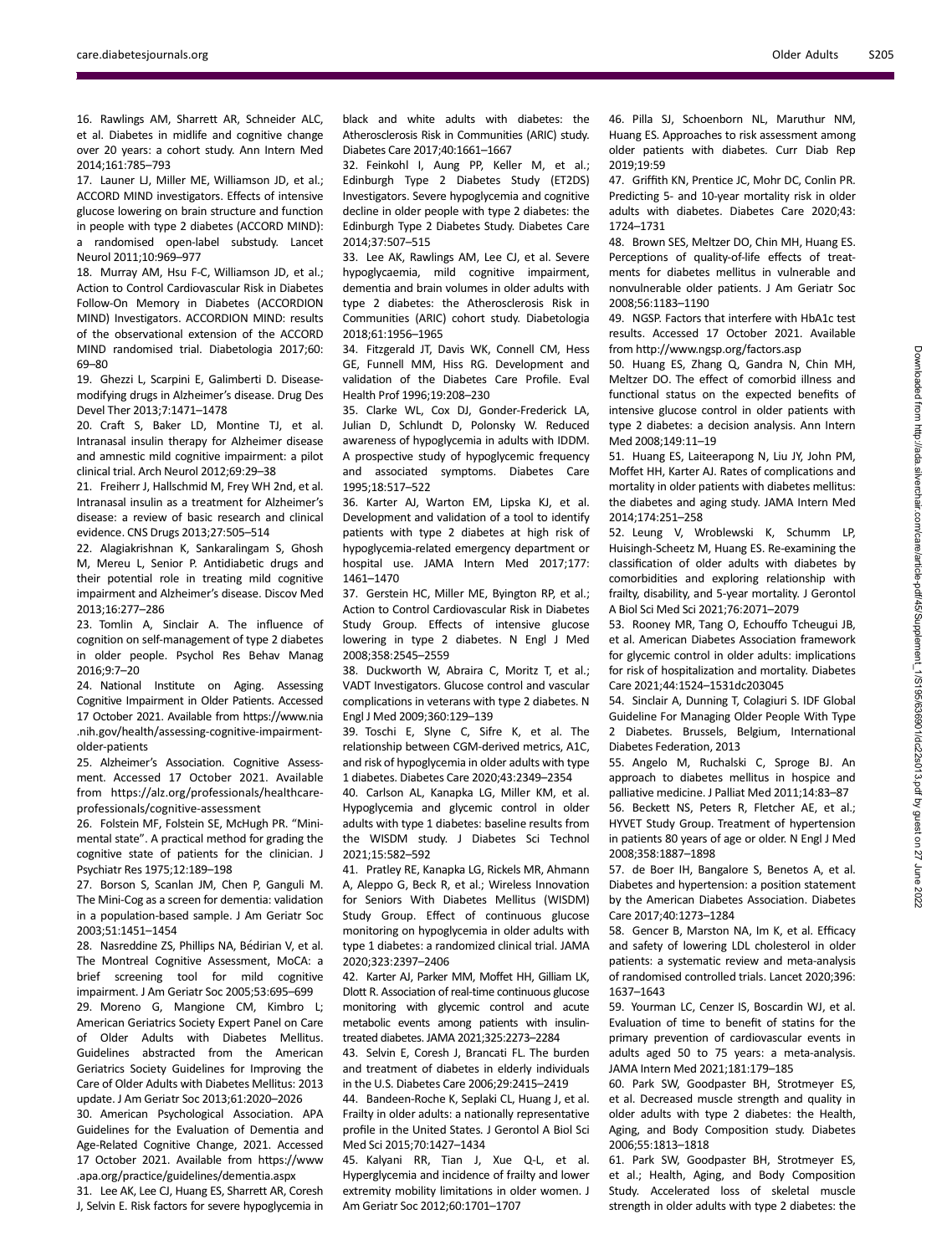Health, Aging, and Body Composition study. Diabetes Care 2007;30:1507–1512

62. Pahor M, Guralnik JM, Ambrosius WT, et al.; LIFE study investigators. Effect of structured physical activity on prevention of major mobility disability in older adults: the LIFE study randomized clinical trial. JAMA 2014;311:2387–2396

63. Gill TM, Baker DI, Gottschalk M, Peduzzi PN, Allore H, Byers A. A program to prevent functional decline in physically frail, elderly persons who live at home. N Engl J Med 2002;347:1068–1074

64. Curtis JM, Horton ES, Bahnson J, et al.; Look AHEAD Research Group. Prevalence and predictors of abnormal cardiovascular responses to exercise testing among individuals with type 2 diabetes: the Look AHEAD (Action for Health in Diabetes) study. Diabetes Care 2010;33:901–907 65. Bray G, Gregg E, Haffner S, et al.; Look

Ahead Research Group. Baseline characteristics of the randomised cohort from the Look AHEAD (Action for Health in Diabetes) study. Diab Vasc Dis Res 2006;3:202–215

66. Wing RR, Bolin P, Brancati FL, et al.; Look AHEAD Research Group. Cardiovascular effects of intensive lifestyle intervention in type 2 diabetes. N Engl J Med 2013;369:145–154

67. Gregg EW, Jakicic JM, Blackburn G, et al.; Look AHEAD Research Group. Association of the magnitude of weight loss and changes in physical fitness with long-term cardiovascular disease outcomes in overweight or obese people with type 2 diabetes: a post-hoc analysis of the Look AHEAD randomised clinical trial. Lancet Diabetes Endocrinol 2016;4:913–921

68. Gregg EW, Chen H, Wagenknecht LE, et al.; Look AHEAD Research Group. Association of an intensive lifestyle intervention with remission of type 2 diabetes. JAMA 2012;308:2489–2496

69. Rejeski WJ, Bray GA, Chen S-H, et al.; Look AHEAD Research Group. Aging and physical function in type 2 diabetes: 8 years of an intensive lifestyle intervention. J Gerontol A Biol Sci Med Sci 2015;70:345–353

70. Espeland MA, Rejeski WJ, West DS, et al.; Action for Health in Diabetes Research Group. Intensive weight loss intervention in older individuals: results from the Action for Health in Diabetes type 2 diabetes mellitus trial. J Am Geriatr Soc 2013;61:912–922

71. Houston DK, Neiberg RH, Miller ME, et al. Physical function following a long-term lifestyle intervention among middle aged and older adults with type 2 diabetes: the Look AHEAD study. J Gerontol A Biol Sci Med Sci 2018;73: 1552–1559

72. Simpson FR, Pajewski NM, Nicklas B, et al.; Indices for Accelerated Aging in Obesity and Diabetes Ancillary Study of the Action for Health in Diabetes (Look AHEAD) Trial. Impact of multidomain lifestyle intervention on frailty through the lens of deficit accumulation in adults with type 2 diabetes mellitus. J Gerontol A Biol Sci Med Sci 2020;75:1921–1927

73. Espeland MA, Gaussoin SA, Bahnson J, et al. Impact of an 8-year intensive lifestyle intervention on an index of multimorbidity. J Am Geriatr Soc 2020;68:2249–2256

74. Gregg EW, Lin J, Bardenheier B, et al.; Look AHEAD Study Group. Impact of intensive lifestyle intervention on disability-free life expectancy: the Look AHEAD study. Diabetes Care 2018; 41:1040–1048

75. Valencia WM, Florez H. Pharmacological treatment of diabetes in older people. Diabetes Obes Metab 2014;16:1192–1203

76. Zhang JX, Bhaumik D, Huang ES, Meltzer DO. Change in insurance status and cost-related medication non-adherence among older U.S. adults with diabetes from 2010 to 2014. J Health Med Econ 2018;4:7

77. Schmittdiel JA, Steers N, Duru OK, et al. Patient-provider communication regarding drug costs in Medicare Part D beneficiaries with diabetes: a TRIAD Study. BMC Health Serv Res 2010;10:164

78. Patel MR, Resnicow K, Lang I, Kraus K, Heisler M. Solutions to address diabetes-related financial burden and cost-related nonadherence: results from a pilot study. Health Educ Behav 2018;45:101–111

79. Arnold SV, Lipska KJ, Wang J, Seman L, Mehta SN, Kosiborod M. Use of intensive glycemic management in older adults with diabetes mellitus. J Am Geriatr Soc 2018;66: 1190–1194

80. Andreassen LM, Sandberg S, Kristensen GBB, Sølvik UØ, Kjome RLS. Nursing home patients with diabetes: prevalence, drug treatment and glycemic control. Diabetes Res Clin Pract 2014;105:102–109

81. Lipska KJ, Ross JS, Miao Y, Shah ND, Lee SJ, Steinman MA. Potential overtreatment of diabetes mellitus in older adults with tight glycemic control. JAMA Intern Med 2015;175: 356–362

82. Thorpe CT, Gellad WF, Good CB, et al. Tight glycemic control and use of hypoglycemic medications in older veterans with type 2 diabetes and comorbid dementia. Diabetes Care 2015;38:588–595

83. McAlister FA, Youngson E, Eurich DT. Treatment deintensification is uncommon in adults with type 2 diabetes mellitus: a retrospective cohort study. Circ Cardiovasc Qual Outcomes 2017;10:e003514

84. Weiner JZ, Gopalan A, Mishra P, et al. Use and discontinuation of insulin treatment among adults aged 75 to 79 years with type 2 diabetes. JAMA Intern Med 2019;179:1633–1641

85. Munshi MN, Slyne C, Segal AR, Saul N, Lyons C, Weinger K. Simplification of insulin regimen in older adults and risk of hypoglycemia. JAMA Intern Med 2016;176:1023–1025

86. Sussman JB, Kerr EA, Saini SD, et al. Rates of deintensification of blood pressure and glycemic medication treatment based on levels of control and life expectancy in older patients with diabetes mellitus. JAMA Intern Med 2015;175: 1942–1949

87. Abdelhafiz AH, Sinclair AJ. Deintensification of hypoglycaemic medications—use of a systematic review approach to highlight safety concerns in older people with type 2 diabetes. J Diabetes Complications 2018;32:444–450

88. Seidu S, Kunutsor SK, Topsever P, Hambling CE, Cos FX, Khunti K. Deintensification in older patients with type 2 diabetes: a systematic review of approaches, rates and outcomes. Diabetes Obes Metab 2019;21:1668–1679

89. Inzucchi SE, Lipska KJ, Mayo H, Bailey CJ, McGuire DK. Metformin in patients with type 2 diabetes and kidney disease: a systematic review. JAMA 2014;312:2668–2675

90. Aroda VR, Edelstein SL, Goldberg RB, et al.; Diabetes Prevention Program Research Group. Long-term metformin use and vitamin B12 deficiency in the Diabetes Prevention Program Outcomes Study. J Clin Endocrinol Metab 2016;101:1754–1761

91. Schwartz AV, Chen H, Ambrosius WT, et al. Effects of TZD use and discontinuation on fracture rates in ACCORD Bone Study. J Clin Endocrinol Metab 2015;100:4059–4066

92. Billington EO, Grey A, Bolland MJ. The effect of thiazolidinediones on bone mineral density and bone turnover: systematic review and metaanalysis. Diabetologia 2015;58:2238–2246

93. American Geriatrics Society 2015 Beers Criteria Update Expert Panel. American Geriatrics Society 2015 updated Beers criteria for potentially inappropriate medication use in older adults. J Am Geriatr Soc 2015;63:2227–2246

94. Davies MJ, D'Alessio DA, Fradkin J, et al. Management of hyperglycemia in type 2 diabetes, 2018. A consensus report by the American Diabetes Association (ADA) and the European Association for the Study of Diabetes (EASD). Diabetes Care 2018;41:2669–2701

95. Leiter LA, Teoh H, Braunwald E, et al.; SAVOR-TIMI 53 Steering Committee and Investigators. Efficacy and safety of saxagliptin in older participants in the SAVOR-TIMI 53 trial. Diabetes Care 2015;38:1145–1153

96. Green JB, Bethel MA, Armstrong PW, et al.; TECOS Study Group. Effect of sitagliptin on cardiovascular outcomes in type 2 diabetes. N Engl J Med 2015;373:232–242

97. White WB, Cannon CP, Heller SR, et al.; EXAMINE Investigators. Alogliptin after acute coronary syndrome in patients with type 2 diabetes. N Engl J Med 2013;369:1327–1335

98. Karagiannis T, Tsapas A, Athanasiadou E, et al. GLP-1 receptor agonists and SGLT2 inhibitors for older people with type 2 diabetes: a systematic review and meta-analysis. Diabetes Res Clin Pract 2021;174:108737

99. Husain M, Birkenfeld AL, Donsmark M, et al. Oral semaglutide and cardiovascular outcomes in patients with type 2 diabetes. N Engl J Med 2019;381:841–851

100. Zinman B, Wanner C, Lachin JM, et al.; EMPA-REG OUTCOME Investigators. Empagliflozin, cardiovascular outcomes, and mortality in type 2 diabetes. N Engl J Med 2015;373:2117–2128

101. Neal B, Perkovic V, Mahaffey KW, et al.; CANVAS Program Collaborative Group. Canagliflozin and cardiovascular and renal events in type 2 diabetes. N Engl J Med 2017;377: 644–657

102. Wiviott SD, Raz I, Bonaca MP, et al.; DECLARE–TIMI 58 Investigators. Dapagliflozin and cardiovascular outcomes in type 2 diabetes. N Engl J Med 2019;380:347–357

103. Bradley MC, Chillarige Y, Lee H, et al. Severe hypoglycemia risk with long-acting insulin analogs vs neutral protamine hagedorn insulin. JAMA Intern Med 2021;181:598–607

104. Pandya N, Hames E, Sandhu S. Challenges and strategies for managing diabetes in the elderly in long-term care settings. Diabetes Spectr 2020;33:236–245

105. Livingstone SJ, Levin D, Looker HC, et al.; Scottish Diabetes Research Network epidemiology